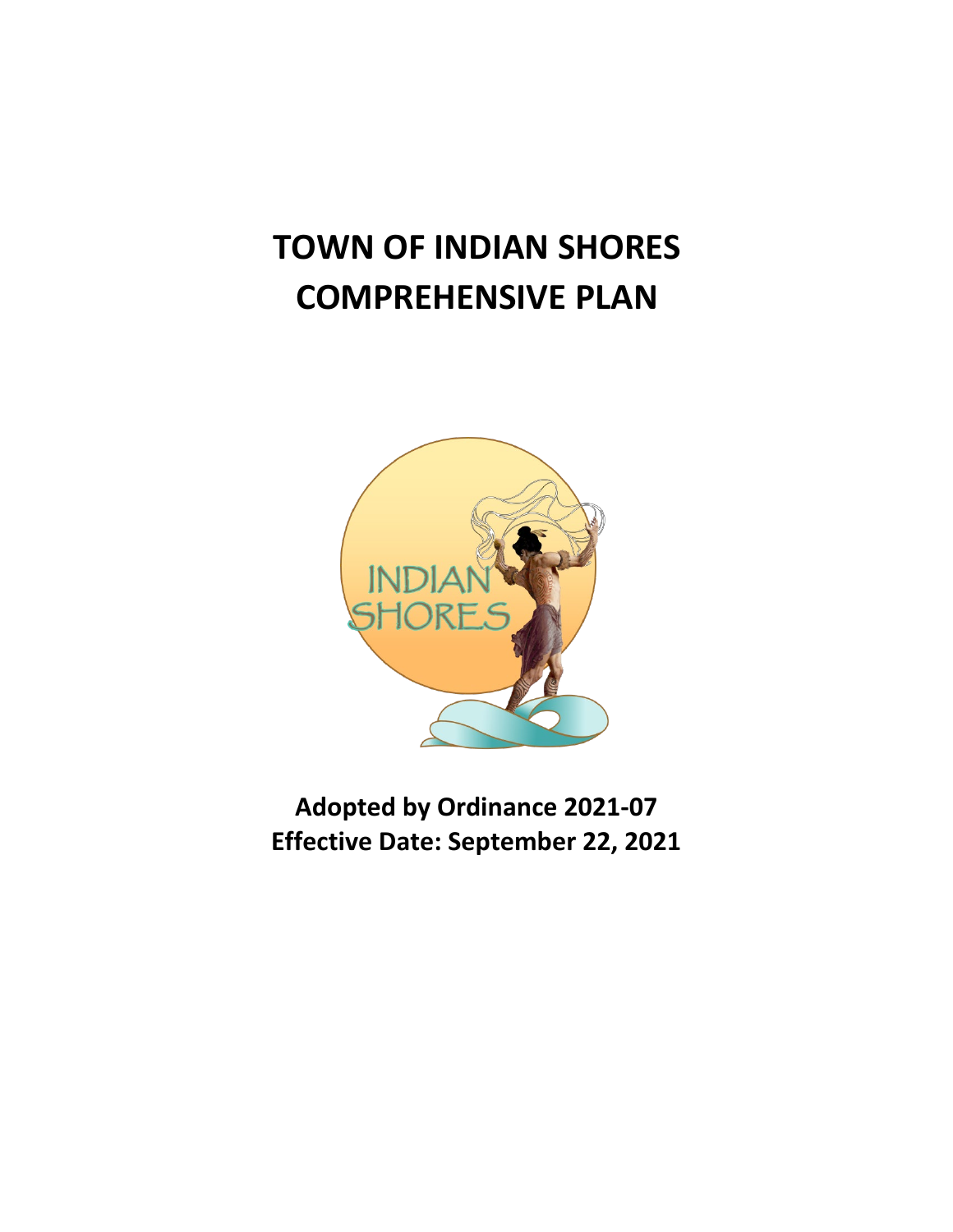# **Town of Indian Shores Comprehensive Plan**

# **Town Council**

Mayor Patrick Soranno Vice Mayor Mike Hackerson Councilor Bill Smith Councilor Michael Petruccelli Councilor Diantha Schear

# **Staff**

Bonnie Dhonau, Town Administrator Freddie Lozano, Town Clerk Neal Mazzei, Building Official

# **Prepared by**

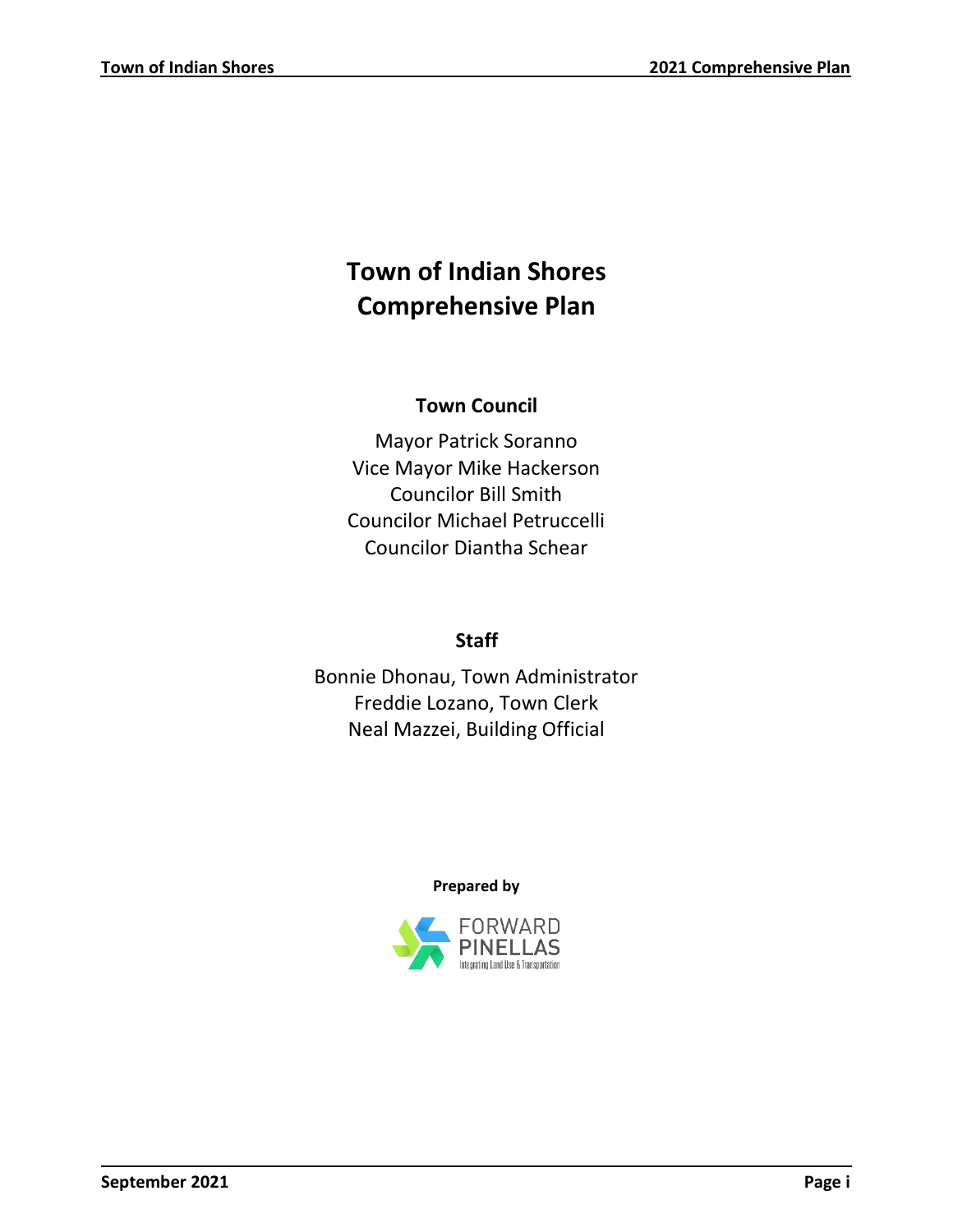# **TOWN OF INDIAN SHORES COMPREHENSIVE PLAN**

### **TABLE OF CONTENTS**

| <b>ELEMENT</b>                              | Page         |
|---------------------------------------------|--------------|
| <b>FUTURE LAND USE ELEMENT</b>              | $\mathbf{1}$ |
| <b>TRANSPORTATION ELEMENT</b>               | 6            |
| <b>HOUSING ELEMENT</b>                      | 9            |
| <b>INFRASTRUCTURE ELEMENT</b>               | 11           |
| COASTAL MANAGEMENT AND CONSERVATION ELEMENT | 15           |
| RECREATION AND OPEN SPACE ELEMENT           | 25           |
| INTERGOVERNMENTAL COORDINATION ELEMENT      | 27           |
| CAPITAL IMPROVEMENTS ELEMENT                | 30           |
| <b>APPENDIX</b><br><b>DATA AND ANALYSIS</b> | $A-1$        |
| <b>LIST OF MAPS</b>                         |              |
| ADOPTED FUTURE LAND USE MAP SERIES:         |              |
| Map 1: Future Land Use                      |              |
| Map 2: Transportation Corridors             |              |
| Map 3: Coastal High Hazard Area             |              |
| Map 4: 100-Year Floodplain                  |              |
| <b>INFORMATIONAL MAP:</b>                   |              |
| Map 5: Existing Land Use                    |              |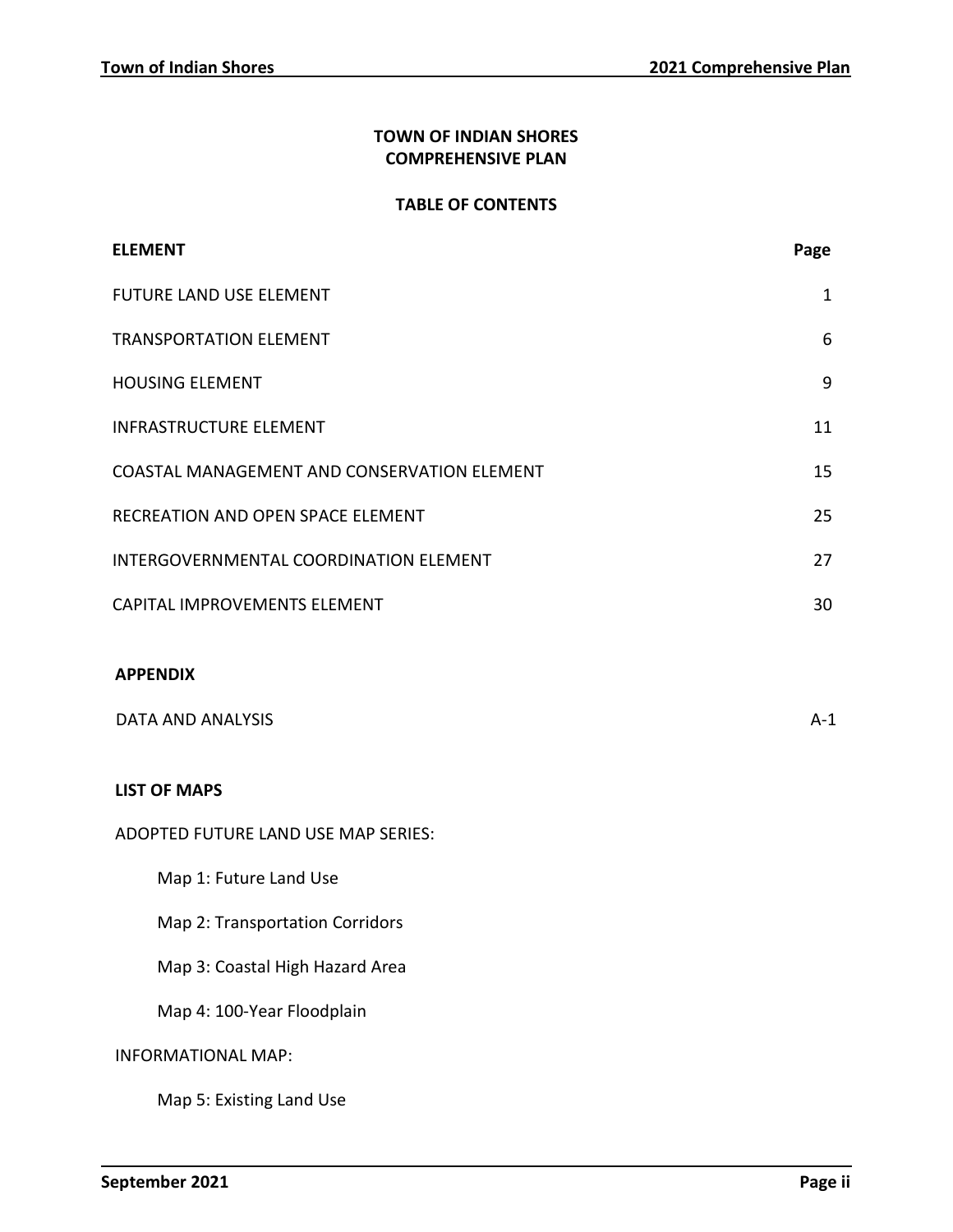### **FUTURE LAND USE ELEMENT**

<span id="page-3-0"></span>**Goal 1: Ensure that the residential/family character of the Town of Indian Shores is maintained and protected while maximizing the potential for economic benefit resulting from the tourist trade and the enjoyment of natural and man-made resources by citizens and visitors alike, and minimizing the threat to health, safety, and welfare posed by hazards, nuisances, incompatible land uses, and environmental degradation.**

### **Objective 1.1**

Recognizing that the Town of Indian Shores is located on a barrier island, future growth and development shall be managed through the enforcement of land development regulations consistent with this adopted comprehensive plan.

# **Policy 1.1.1**

The Town shall enforce land development regulations which recognize the limitations of development on a barrier island, including 100-year floodplain, vulnerability to tropical storms, topography, and soil conditions.

# **Policy 1.1.2**

The Town shall maintain land development regulations that contain specific and detailed provisions required to implement this comprehensive plan which, at a minimum, shall:

- Regulate the subdivision of land;
- Protect the limited amount of marine wetlands remaining in the community and those lands designated as Preservation on the Future Land Use Map and in the Coastal Management and Conservation Element;
- Regulate signage;
- Require that all development is consistent with federal flood insurance regulations;
- Require that all development is consistent with those coastal construction regulations as may be adopted and/or amended by the State of Florida, Pinellas County, or the Town of Indian Shores;
- Address the compatibility of adjacent land uses and provide for adequate and appropriate buffering;
- Issue development orders and permits only when it is documented that such development is consistent with the level-of-service standards for the affected public facilities adopted by this comprehensive plan;
- Provide for drainage and stormwater management, based on the minimum criteria established by the Southwest Florida Water Management District, as may be amended, the Town of Indian Shores, or other appropriate governmental agencies.
- Provide requirements for the provision of open space, and safe and convenient onsite traffic flow and parking requirements;
- Encourage the use of native vegetation in the landscaping of multifamily and commercial developments; and
- Provide for the control of erosion and runoff from construction sites.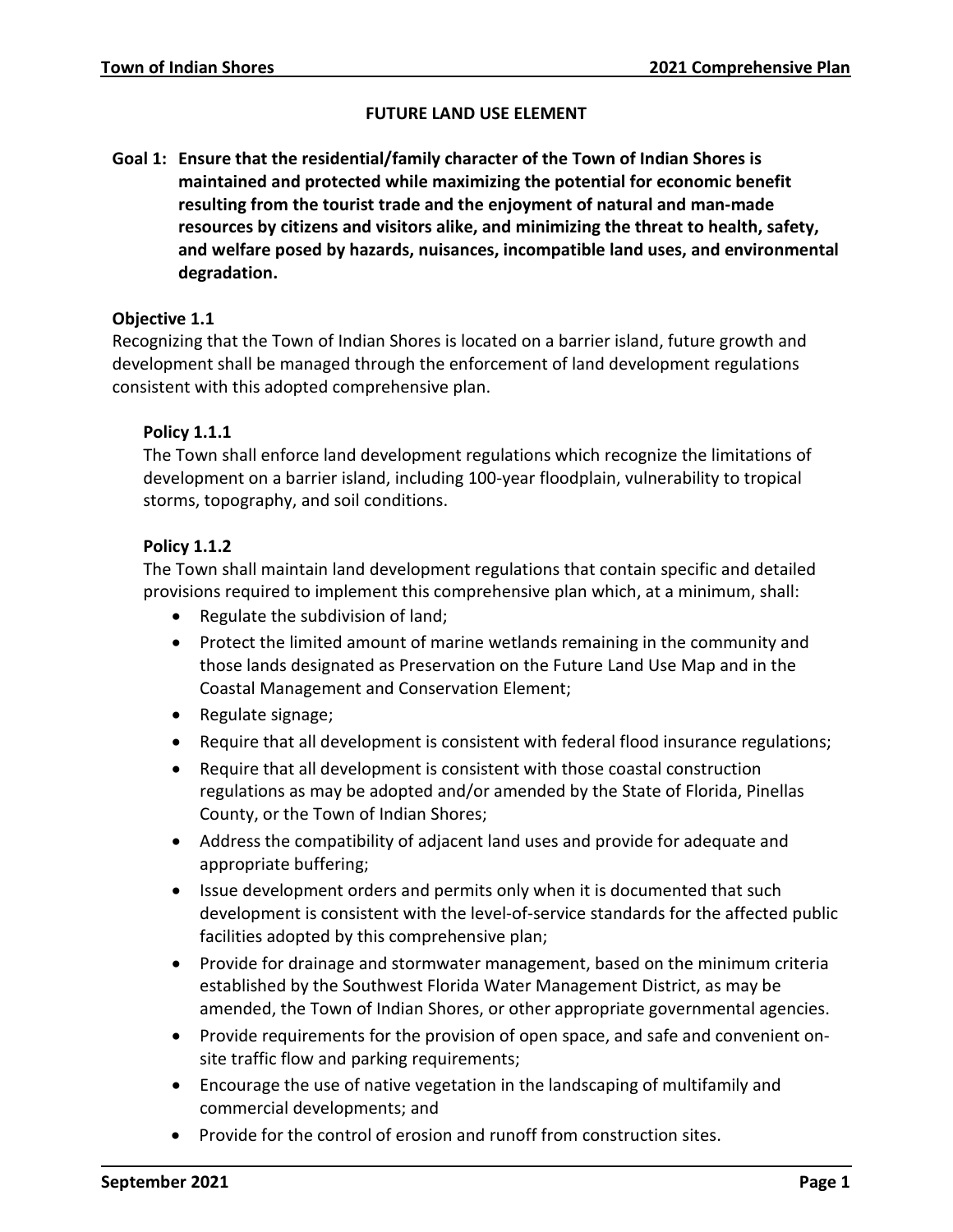# **Objective 1.2**

As an ongoing objective of the Town of Indian Shores, the enhancement and protection of the Town's existing character shall be achieved through development and redevelopment, which ensures an orderly and aesthetic mixture of land uses.

# **Policy 1.2.1**

The Town adopts the future land use categories established on the Future Land Use Map, which implement this comprehensive plan based on and consistent with the following residential density categories and nonresidential intensity standards, and consistency with corresponding Countywide Plan Map categories, as shown in the following table:

|                                                                      | <b>Permitted Uses</b>                                             |                                                                                                          | Corresponding                |
|----------------------------------------------------------------------|-------------------------------------------------------------------|----------------------------------------------------------------------------------------------------------|------------------------------|
| <b>Future Land Use</b>                                               |                                                                   | Density/Intensity                                                                                        | <b>Countywide Plan</b>       |
| Category                                                             |                                                                   | <b>Standards</b>                                                                                         | <b>Map Category</b>          |
| <b>Resort Facilities</b><br>Residential<br>$\bullet$<br>Medium (RFM) | <b>Temporary Lodging</b>                                          | Density of 0 - 18.0<br>$\bullet$<br>dwelling units per acre<br>Maximum impervious<br>$\bullet$           | Resort                       |
|                                                                      |                                                                   | surface ratio of 0.80                                                                                    |                              |
|                                                                      |                                                                   | Maximum lot coverage<br>$\bullet$<br>not to exceed 50<br>percent of the<br>buildable area of the<br>site |                              |
| Residential/Office/Reta<br>il $(R/O/R)$                              | Residential<br>$\bullet$<br><b>Temporary Lodging</b><br>$\bullet$ | Density of 0 - 18.0<br>$\bullet$<br>dwelling units per acre                                              | <b>Retail &amp; Services</b> |
|                                                                      | Office<br>$\bullet$                                               | Maximum floor area<br>$\bullet$                                                                          |                              |
|                                                                      | Commercial/Business<br>$\bullet$<br>Service                       | ratio for mixed use<br>projects containing<br>both residential and<br>commercial uses of<br>0.40         |                              |
|                                                                      |                                                                   | Maximum floor area<br>$\bullet$<br>ratio for commercial<br>only projects of 0.40                         |                              |
|                                                                      |                                                                   | Maximum lot coverage<br>$\bullet$<br>not to exceed 50<br>percent of the<br>buildable area of the<br>site |                              |
|                                                                      |                                                                   | Maximum impervious<br>$\bullet$<br>surface ratio for all<br>projects of 0.80.                            |                              |
| Recreation/Open Space<br>(R/OS)                                      | Public recreation<br>$\bullet$<br>facilities                      | Maximum floor area<br>$\bullet$<br>ratio of 0.20                                                         | Recreation/Open<br>Space     |
|                                                                      | Public beach/water<br>$\bullet$<br>access                         | Maximum impervious<br>$\bullet$<br>surface ratio of 0.50                                                 |                              |
|                                                                      | Public or private open<br>$\bullet$                               |                                                                                                          |                              |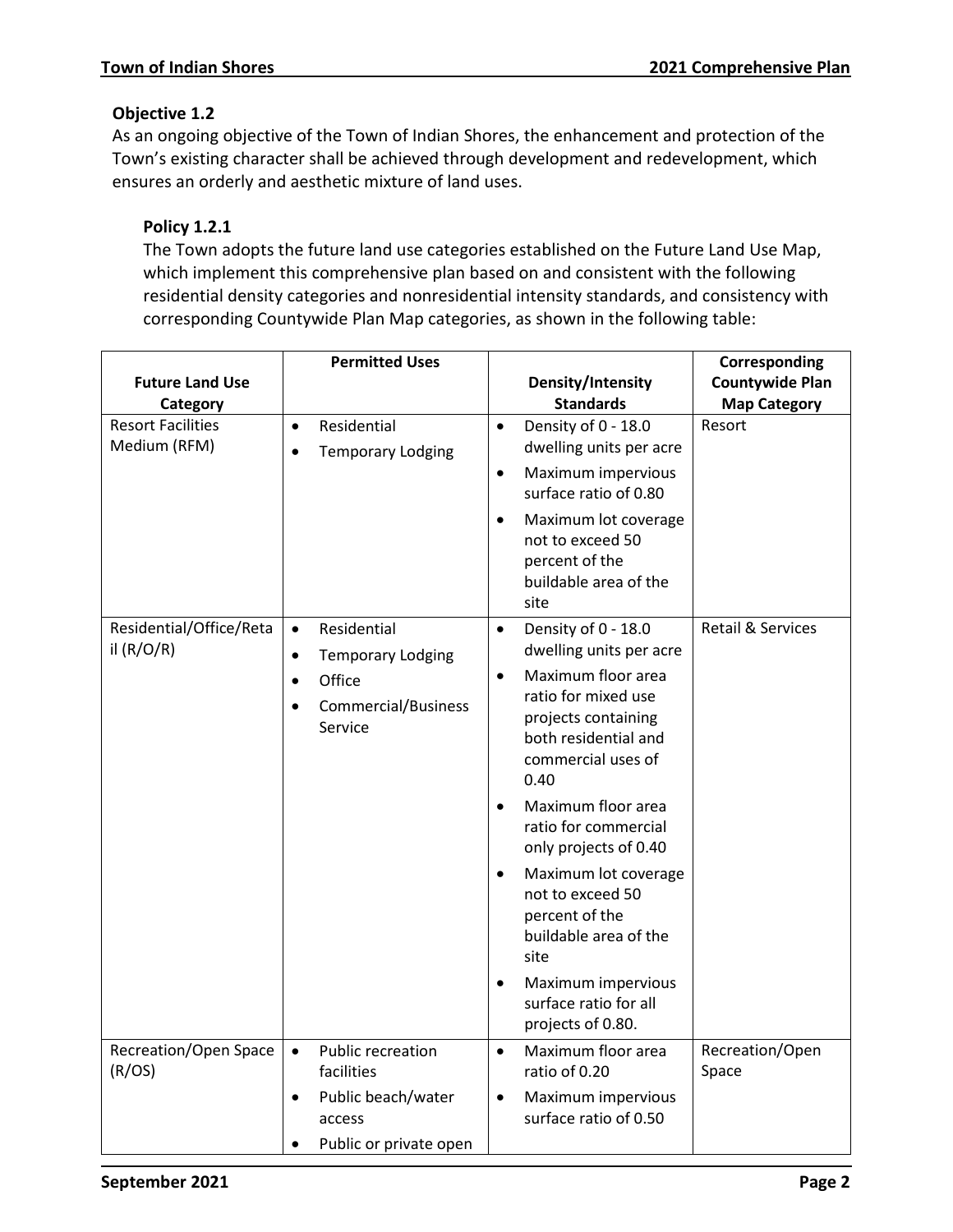|                                 | space                                                                                                                                                                          |                                                                                                                                                           |                    |
|---------------------------------|--------------------------------------------------------------------------------------------------------------------------------------------------------------------------------|-----------------------------------------------------------------------------------------------------------------------------------------------------------|--------------------|
| Preservation (P)                | Intended for the<br>$\bullet$<br>preservation,<br>conservation and<br>protection of vital<br>natural resources                                                                 | Maximum floor area<br>$\bullet$<br>ratio of 0.10<br>Maximum impervious<br>$\bullet$<br>surface ratio of 0.20                                              | Preservation       |
| Institutional (I)               | Residential<br>$\bullet$<br>Public or private<br>$\bullet$<br>educational facilities<br>Outpatient clinic<br>$\bullet$<br>Religious institutions<br>٠<br>Public buildings<br>٠ | Density of 0-12.5<br>٠<br>dwelling units per acre<br>Maximum floor area<br>$\bullet$<br>ratio of 0.65<br>Maximum impervious<br>٠<br>surface ratio of 0.85 | Public/Semi-Public |
| Transportation/Utility<br>(T/U) | Transportation<br>$\bullet$<br>facilities<br>Utilities infrastructure                                                                                                          | Maximum floor area<br>$\bullet$<br>ratio of 0.30<br>Maximum impervious<br>$\bullet$<br>surface ratio of 0.80                                              | Public/Semi-Public |

# **Policy 1.2.2**

The Town adopts the Future Land Use Map Series, which includes the following:

- Map 1: Future Land Use
- Map 2: Transportation Corridors
- Map 3: Coastal High Hazard Area
- Map 4: 100-Year Floodplain

# **Policy 1.2.3**

The Town shall establish guidelines under which ancillary service uses may be incorporated into residential projects within the Resort Facilities Medium future land use category. Such ancillary service uses shall be provided only for occupants of the residential development and their guests.

# **Policy 1.2.4**

For the purposes of this comprehensive plan and all pertinent development regulations of the Town of Indian Shores, "residential" use shall include single and multiple dwellings, apartments, condominium units, tourist facilities, and other units designed as temporary or permanent lodging facilities, and shall include such ancillary facilities as may be deemed necessary for the use of the residents and their guests only. The residential development regulations shall, at a minimum, address the following:

- Allowance for a creative approach for development/redevelopment;
- A harmonious development of the site and the surrounding areas and community facilities while providing safe and efficient traffic circulation;
- An allowance for cluster or other nontraditional lot layout or site design; and
- The establishment of minimum acreage and dimensional requirements.

# **Policy 1.2.5**

Residential and commercial development or redevelopment of individual land parcels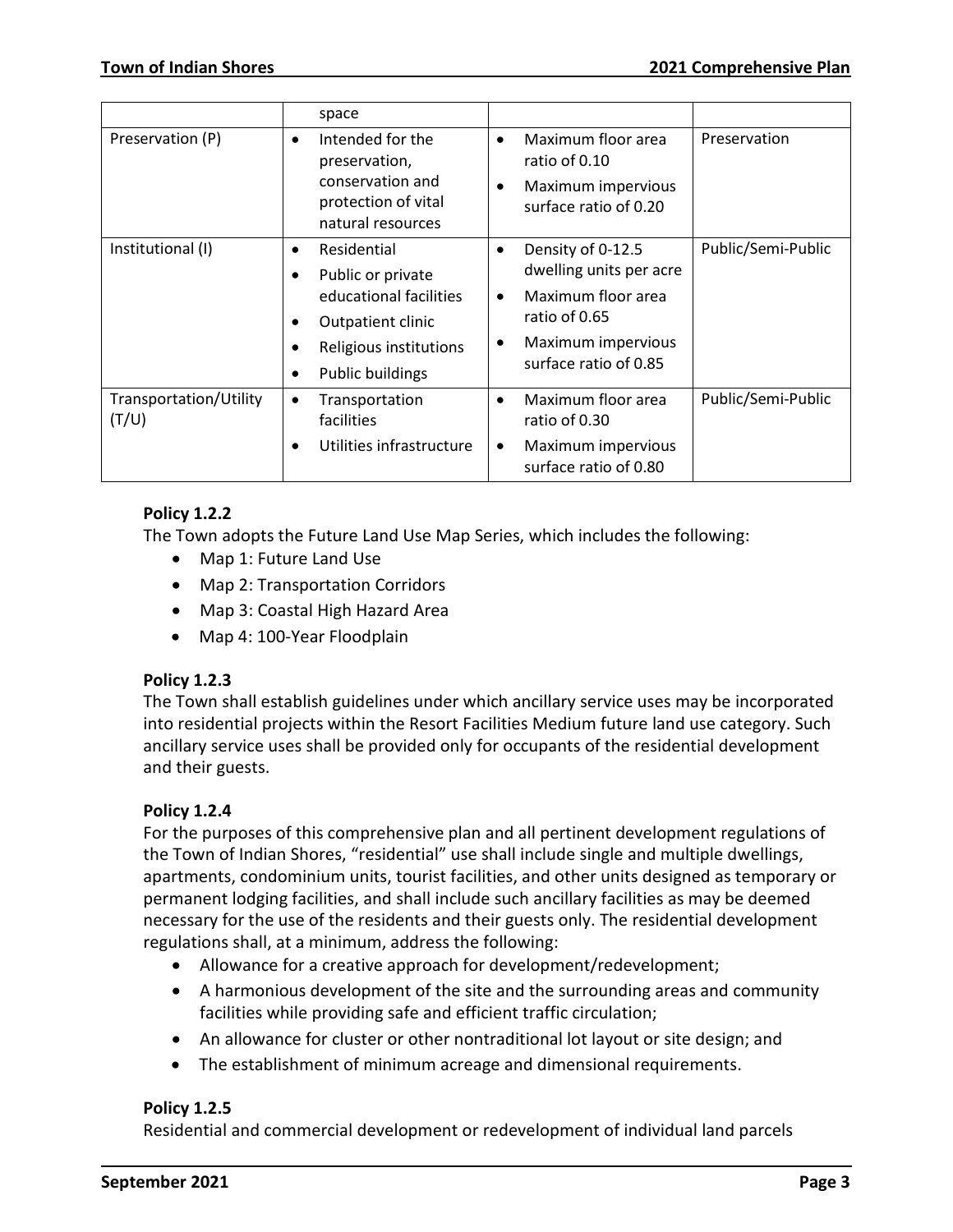within the Residential/Office/Retail future land use category shall comply with the following overall use mix ratios:

- Residential development: 55 percent to 85 percent of buildable area.
- Commercial development: 15 percent to 45 percent of buildable area.

# **Policy 1.2.6**

In order to minimize incompatibilities between residential and commercial uses, the following standards shall apply:

- Residential uses shall be located and designed to protect life and property from natural and manmade hazards, such as flooding, excessive traffic, subsidence, noxious odors, and noise;
- Future residential and commercial uses shall be compatible with the type and scale of surrounding land uses;
- All outdoor lighting shall be designed and/or shielded so as not to create a nuisance to adjoining residential property owners or tenants; and
- Where redevelopment or change of use results in a more intense commercial use adjacent to an existing residential use, buffering or other design techniques shall be used to minimize impacts from lighting, noise, and traffic.

### **Policy 1.2.7**

In recognition of the limited opportunities available for future development, the redevelopment and/or revitalization of existing commercial properties will be encouraged within the constraints of the Future Land Use Map and land development regulations.

### **Policy 1.2.8**

Group development or clustering of smaller commercial units shall be encouraged in order to make best use of required off-street parking and minimize points of entry onto Gulf Boulevard.

### **Policy 1.2.9**

All new commercial developments shall provide for off-street parking and loading facilities.

### **Policy 1.2.10**

In order to ensure the continued maintenance of its beach residential character, the land development regulations shall contain provisions which enhance the opportunities for the rehabilitation and/or revitalization of the existing residential structures.

### **Objective 1.3**

Existing land uses or structures which are either incompatible or inconsistent with the adopted Future Land Use Map shall be deemed nonconforming as of the effective date of the comprehensive plan.

### **Policy 1.3.1**

Those commercial and residential activities existing as of the original effective date of the comprehensive plan, which were conforming prior to such adoption and have now been rendered nonconforming, shall be considered grandfathered.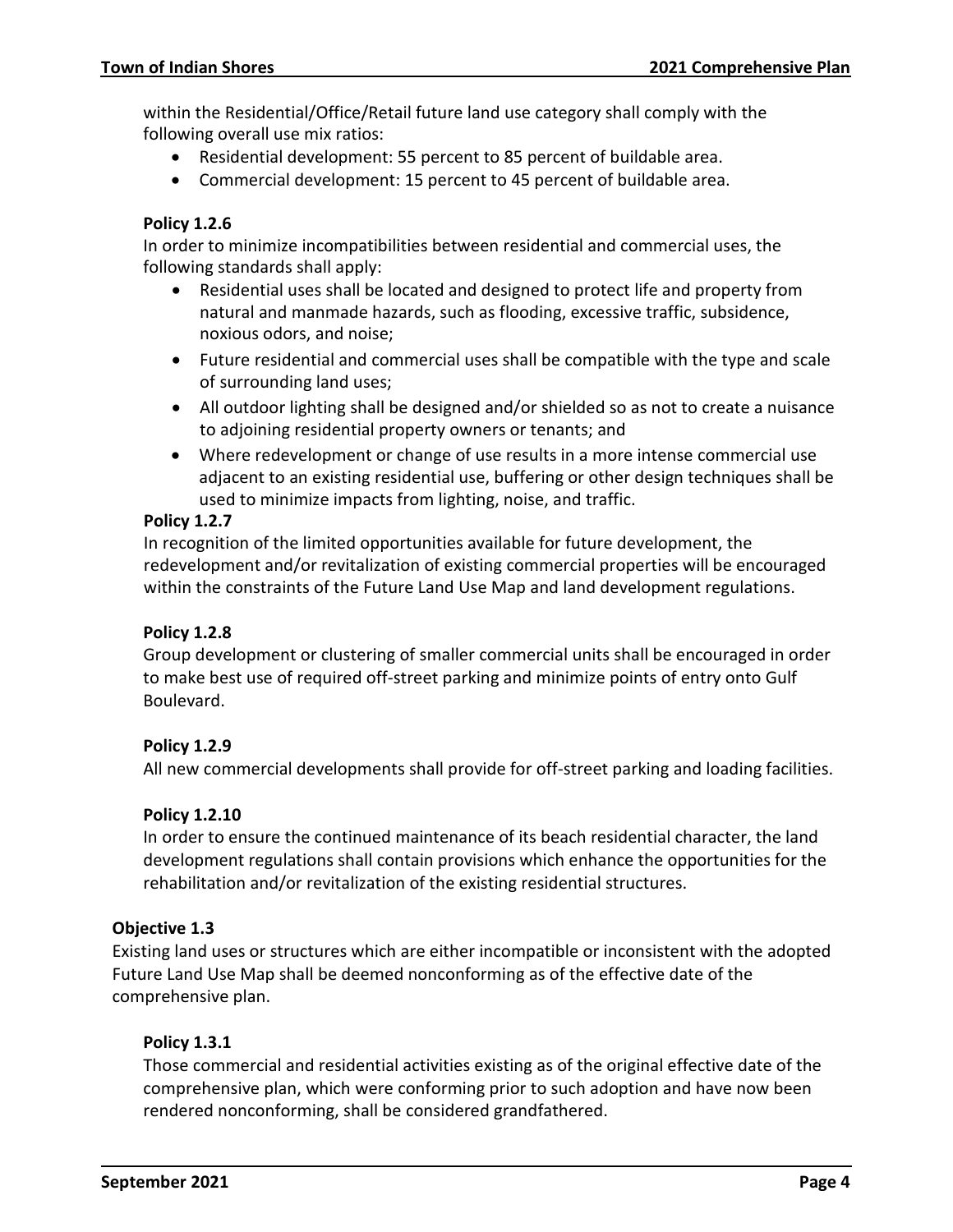# **Objective 1.4**

The Town shall continue to support the availability of suitable land for utility facilities necessary to support proposed development.

# **Policy 1.4.1**

As an ongoing policy, the Town will cooperate with those public utilities providing service to the community to assure that adequate land is available for those facilities.

### **Policy 1.4.2:**

Consistent with state law, new electric substations shall be permissible in all land use categories in the Town, except within the Preservation future land use category.

# **Policy 1.4.3**

Public facilities and utilities shall be located so as to maximize the efficiency of services provided; to minimize their cost; and to minimize their impacts on the natural environment.

# **Policy 1.4.4**

The Town will ensure that adequate drainage and utility easements are in place to serve new developments and redevelopments.

### **Objective 1.5**

The Town shall assist property owners in the identification, preservation, and protection of historical and architecturally significant structures.

# **Policy 1.5.1**

By providing referral to the appropriate governmental agency(ies), the Town shall assist property owners in the identification of historically significant structures.

### **Policy 1.5.2**

The Town shall assist property owners of historically or architecturally significant structures in applying for and utilizing state and federal assistance programs.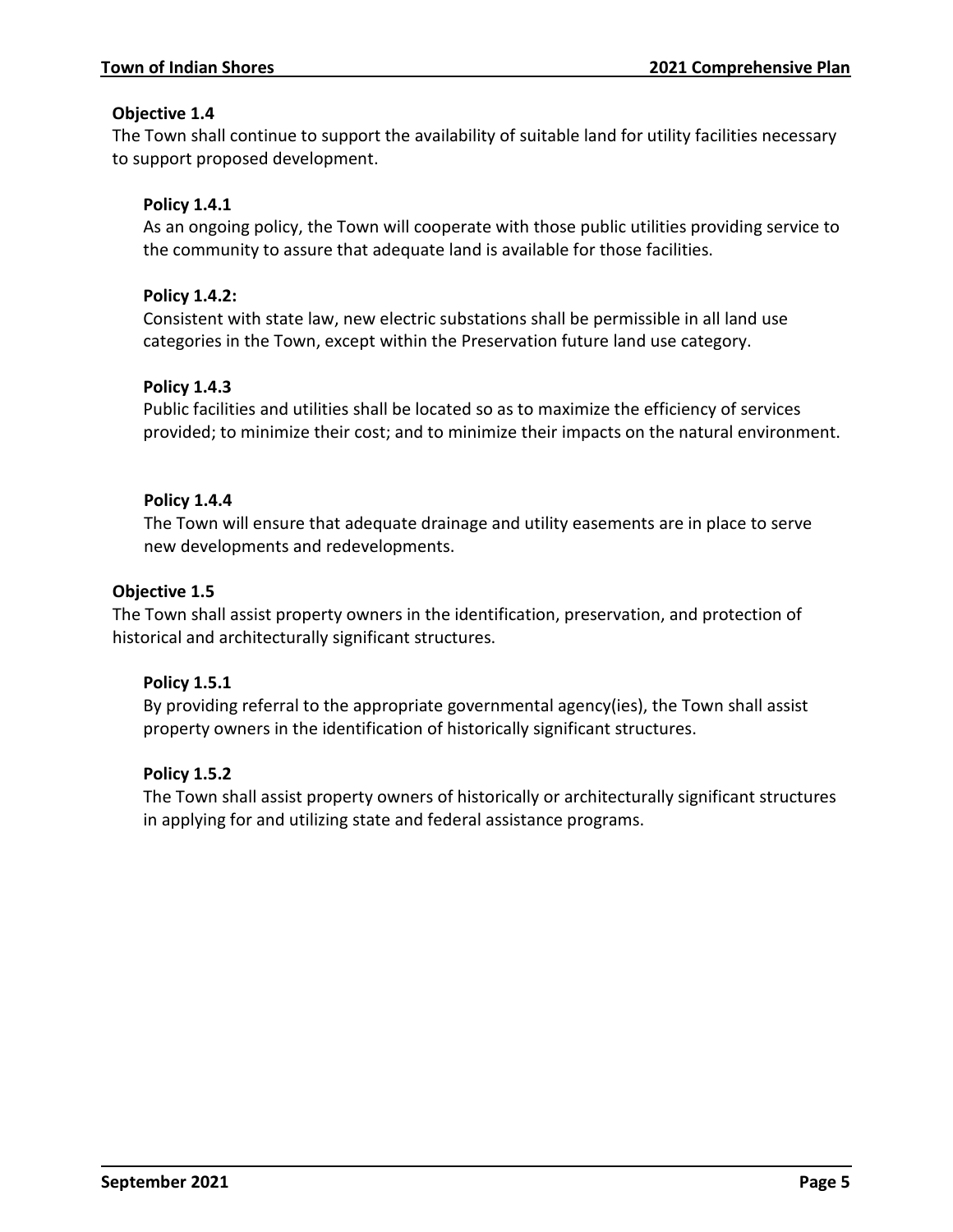# **TRANSPORTATION ELEMENT**

# <span id="page-8-0"></span>**Goal 1: To provide a safe, convenient and efficient motorized and non-motorized transportation system for all residents and visitors to the Town.**

### **Objective 1.1**

Maintain a multimodal transportation system that increases mobility for bicyclists, pedestrians and transit users as well as motorists, and that promotes development patterns that reduce vehicle miles traveled and greenhouse gas emissions.

### **Policy 1.1.1**

The Town shall implement a mobility management system through the application of Transportation Element policies and the site plan review process. Policies pertaining to the application of the mobility management system are listed below.

- a. All development projects generating new trips shall be subject to payment of a multimodal impact fee.
- b. Development projects that generate between 51 and 300 new peak hour trips on deficient roads shall be classified as tier 1 and required to submit a transportation management plan (TMP) designed to address their impacts while increasing mobility and reducing the demand for single occupant vehicle travel.
- c. Development projects that generate more than 300 new peak hour trips on deficient roads shall be classified as tier 2, required to conduct a traffic study, and submit an accompanying report and TMP based on the report findings.
- d. Multimodal impact fee assessments may be applied as credit toward the cost of a TMP.
- e. A traffic study and/or TMP for a development project not impacting a deficient road corridor shall be required if necessary to address the impact of additional trips generated by the project on the surrounding traffic circulation system.
- f. Deficient roads shall include those operating at peak hour level of service (LOS) E and F and/or volume-to-capacity (v/c) ratio 0.9 or greater without a mitigating improvement scheduled for construction within three years.
- g. Multimodal impact fee revenue shall be utilized to fund multimodal improvements to local, county or state facilities that are consistent with the comprehensive plan as well as the Long Range Transportation Plan maintained by Forward Pinellas in its capacity as the MPO.

# **Objective 1.2**

Transportation planning shall be coordinated with the Town Future Land Use Map, the capital improvements plans and long-range plans of FDOT and Forward Pinellas in its role as the MPO, and the plans of Pinellas County and neighboring jurisdictions.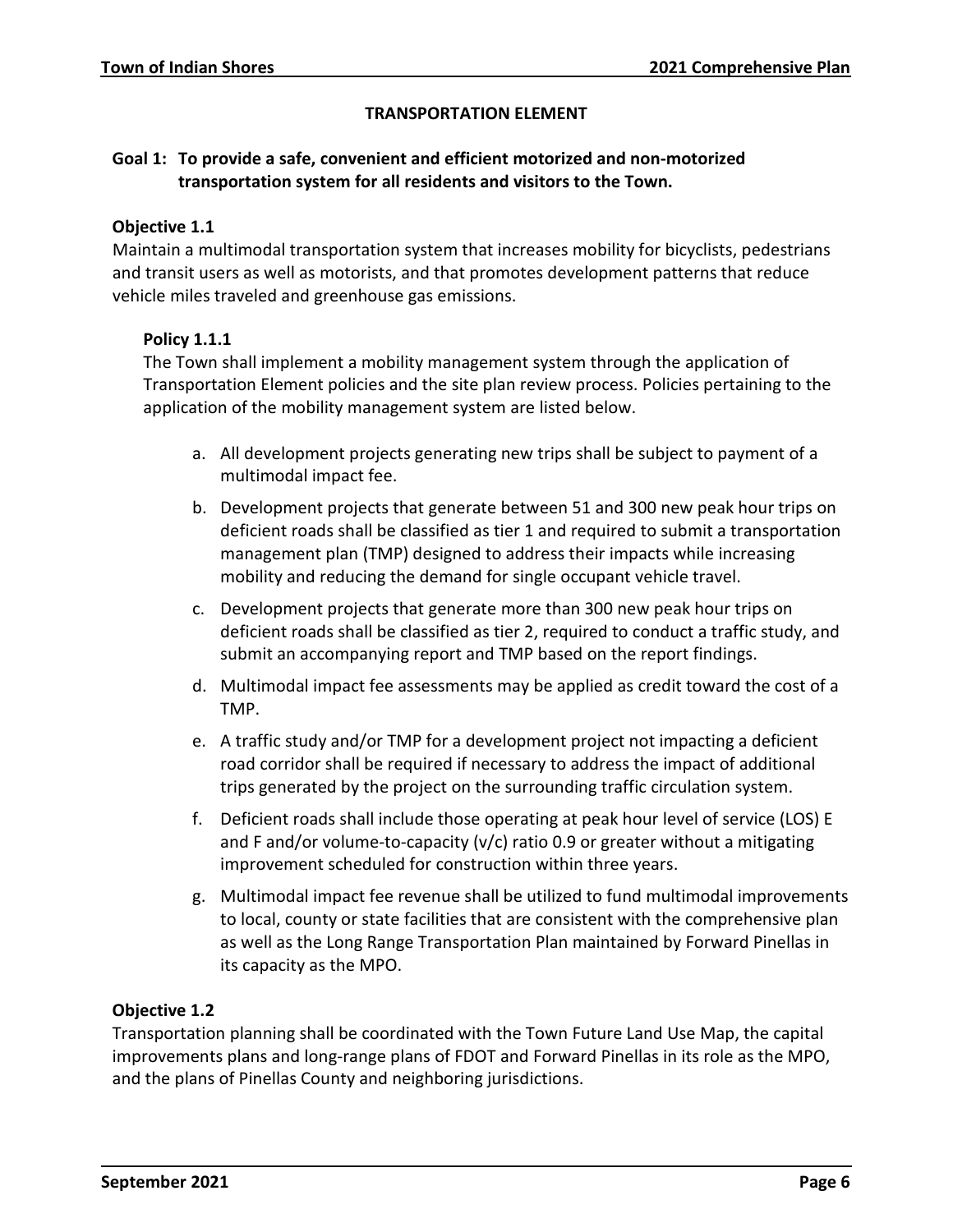# **Policy 1.2.1**

The setback requirements as recommended by the responsible jurisdiction for new or existing roadways shall be enforced through provisions contained in the land development regulations.

# **Policy 1.2.2**

Town officials shall review the Future Land Use Map when planning roadway construction and improvements to ensure that roadways are designed to serve the needs of the appropriate land uses.

# **Policy 1.2.3**

The Town shall review for compatibility with this element, the transportation plans and programs of the FDOT, Forward Pinellas, neighboring municipalities, and Pinellas County.

# **Policy 1.2.4**

The Town shall work with the appropriate governmental agencies in an attempt to avoid any unnecessary conflicts between highway traffic and Intracoastal Waterway traffic.

# **Objective 1.3**

As an ongoing objective, the provision of motorized and non-motorized vehicle parking, and the provision of bicycle and pedestrian ways shall be regulated.

# **Policy 1.3.1**

The Town shall enforce parking requirements consistent with the policies of the Future Land Use Element.

### **Policy 1.3.2**

The Town shall provide bicycle and pedestrian ways for connecting residential areas to recreation areas, school, shopping areas, and transit terminal areas as appropriate.

# **Policy 1.3.3**

Bicycle storage areas at shopping and recreational areas shall be established.

### **Policy 1.3.4**

The Town shall provide crosswalks and sidewalks on roadways of high pedestrian usage.

### **Objective 1.4**

As an ongoing objective, the Town's transportation system shall emphasize safety and aesthetics.

### **Policy 1.4.1**

The Town shall fund, through its operating budget, the maintenance and landscaping of the existing Town roadways.

### **Policy 1.4.2**

The Town shall coordinate with FDOT and Pinellas County by providing information for annual accident frequency reports for all collector and arterial roads.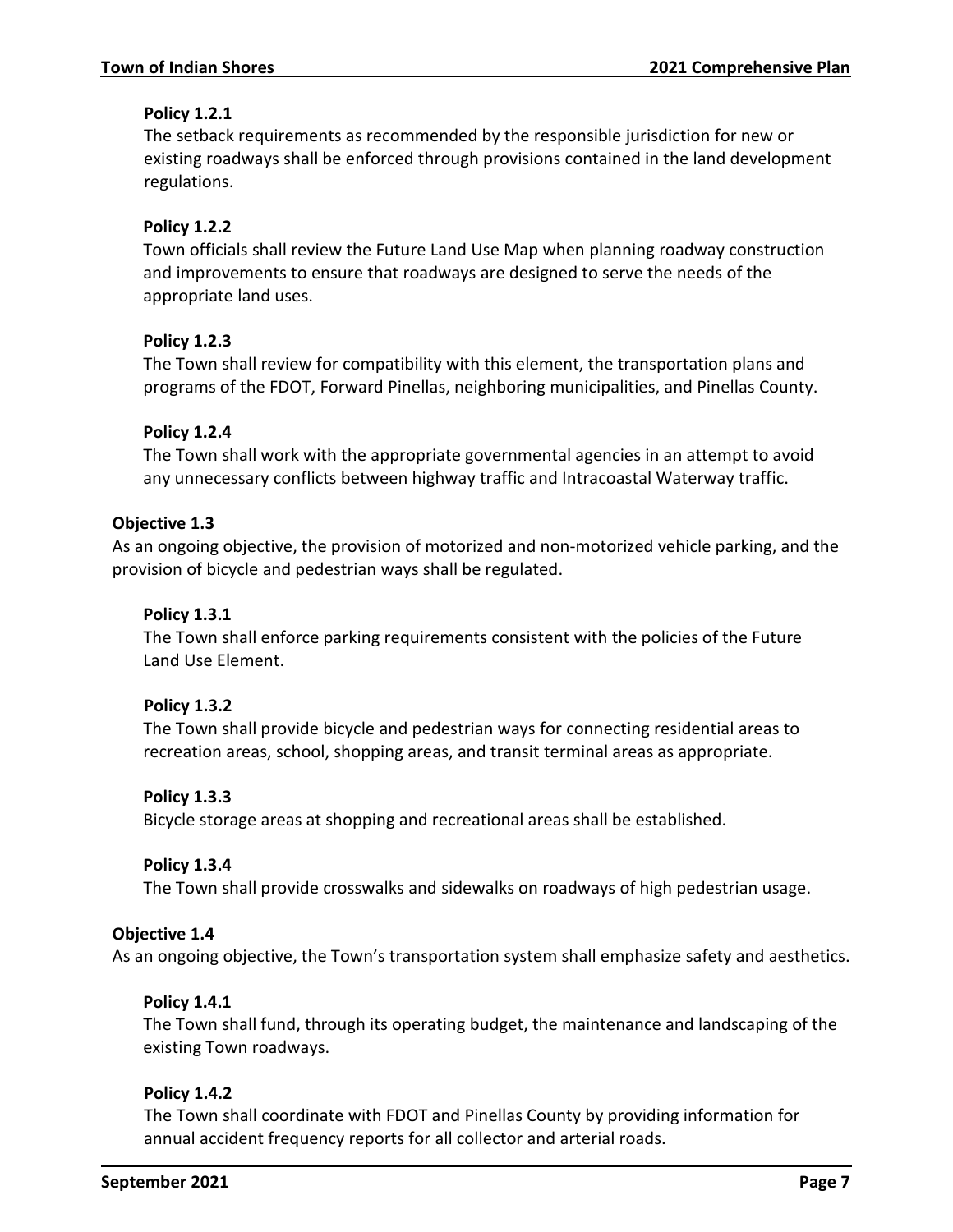# **Policy 1.4.3**

The Town shall coordinate with Pinellas County and FDOT to control connections/access points of driveways on Gulf Blvd.

# **Objective 1.5**

As an ongoing objective, the Town shall encourage the utilization of a multimodal transportation system.

### **Policy 1.5.1**

The Town shall encourage the increased use of available public transportation through the distribution of schedules and senior citizen transit passes.

# **Policy 1.5.2**

The Town shall review all proposed development and redevelopment for its accommodation of bicycle and pedestrian traffic needs.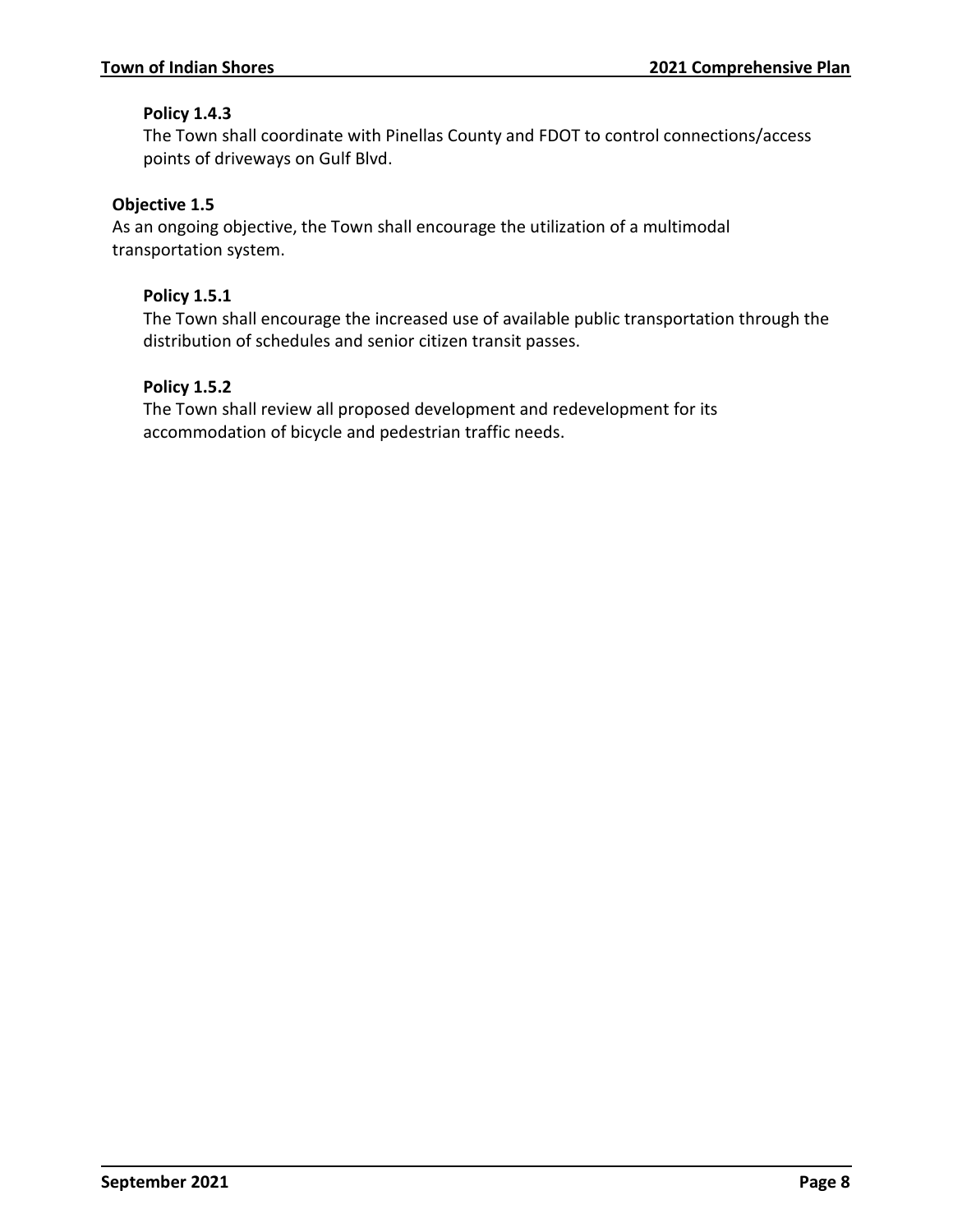### **HOUSING ELEMENT**

<span id="page-11-0"></span>**Goal 1: The Town shall support the private sector in providing decent, safe, and sanitary housing in suitable neighborhoods at affordable costs to meet the needs of the present and future residents of the Town, free from arbitrary discrimination because of race, sex, disability, ethnic background, age, marital status, or household composition.**

# **Objective 1.1**

The Town shall support the private sector in providing an adequate supply of housing units to meet the needs of the Town's existing and anticipated population, as practicable**.**

# **Policy 1.1.1**

The Town shall provide, upon request, information and technical assistance to the private sector to maintain a housing production capacity sufficient to meet the need for additional housing units.

# **Policy 1.1.2**

The Town shall periodically review ordinance codes, regulations, and the permitting process, as the need is determined, for the purpose of updating and amending in order to increase private sector participation in meeting the housing needs of the Town, while continuing to ensure the health, welfare, and safety of the residents.

### **Policy 1.1.3**

The Town shall continue to allow a variety of residential densities (up to a maximum of 18 units per acre) and housing types in order to enhance the opportunity for the private sector to provide housing in a wide range of types and costs.

### **Policy 1.1.4:**

The Town shall continue to coordinate with Pinellas County in administering its multijurisdictional program to address affordable and workforce housing.

### **Policy 1.1.5**

The Town shall consider providing incentives for the private sector development of low income housing by offering the waiver of permitting fees, the reduction of parking requirements, and other incentives as may be specified in the land development regulations.

### **Objective 1.2**

Group homes shall be an allowable use in the Residential/Office/Retail future land use category, to ensure that the needs of the Town residents requiring such housing are met.

### **Policy 1.2.1**

The Town shall maintain non-discriminatory standards and criteria addressing the location of group homes and foster care facilities, consistent with Chapter 419, Florida Statutes.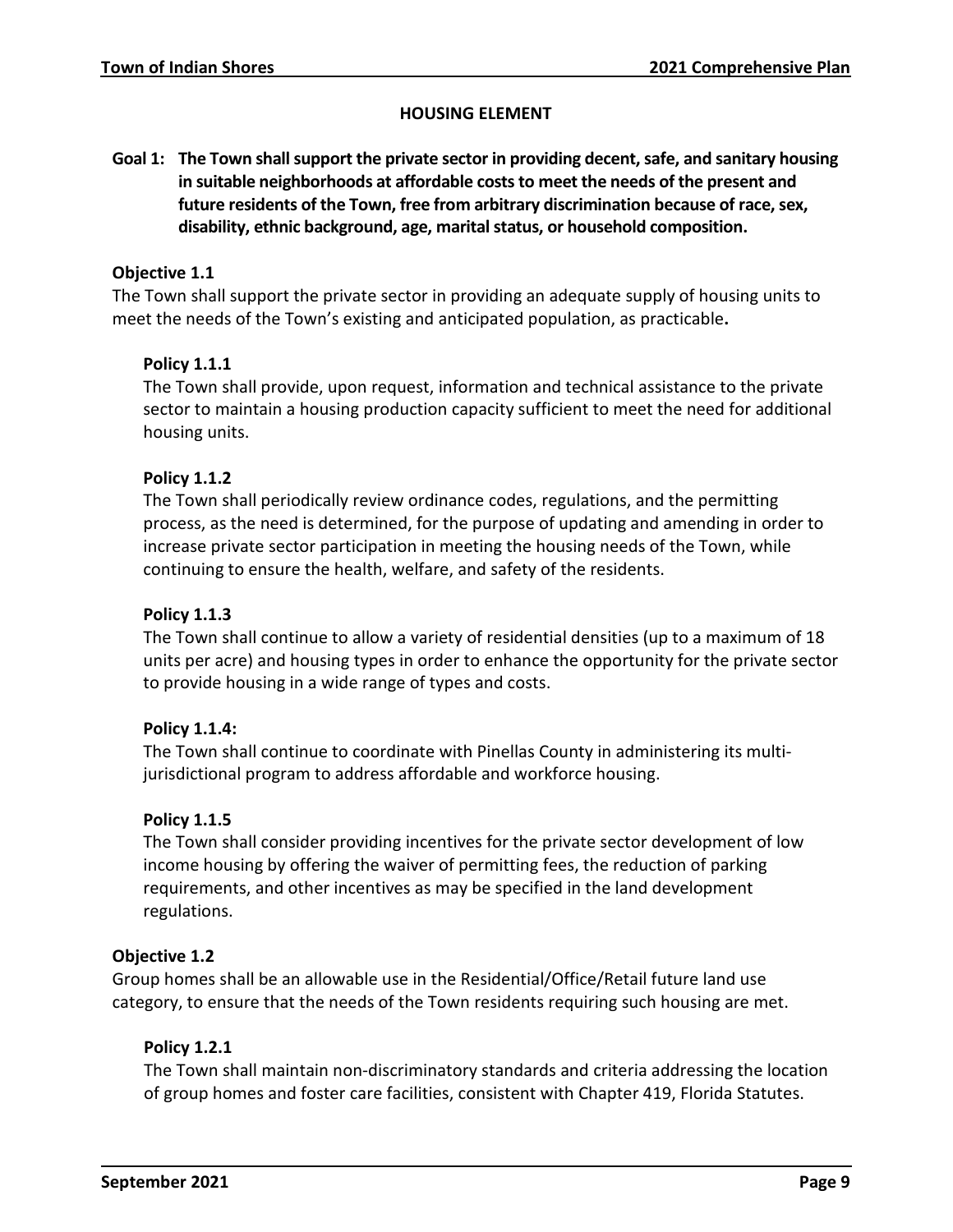# **Policy 1.2.2**

The Town shall allow different classes of group homes to be permitted in appropriate residential neighborhoods where the class of group home is necessary to meet the needs of Town residents.

# **Objective 1.3**

The Town shall continue to enforce federal fair housing regulations.

### **Policy 1.3.1**

The Town shall enforce the *Pinellas County Fair Housing Ordinance*.

# **Policy 1.3.2**

The Town will facilitate, by referral, the notification of enforcement agencies whenever housing discrimination is encountered.

# **Objective 1.4**

The Town will support efforts to ensure that the useful life of the existing housing stock will be conserved and extended**.**

# **Policy 1.4.1**

Review and amend where necessary the Town housing and health codes and standards relating to the care and maintenance of residential and neighborhood environment and facilities.

### **Policy 1.4.2**

The Town shall encourage individual homeowners to increase private reinvestment in housing by making information and technical assistance available.

### **Policy 1.4.3**

The Town shall assist neighborhood-upgrading projects by providing code enforcement assistance and by removing blighting influences.

### **Policy 1.4.4**

The Town shall maintain code enforcement activities, through periodic inspections.

### **Objective 1.5**

The Town shall provide uniform and equitable treatment for persons and businesses displaced by state and local government programs consistent with Section 421.55, Florida Statutes.

# **Policy 1.5.1**

The Town shall coordinate with Pinellas County efforts to ensure that reasonably located, standard housing at affordable costs is available to persons displaced through public action prior to their displacement.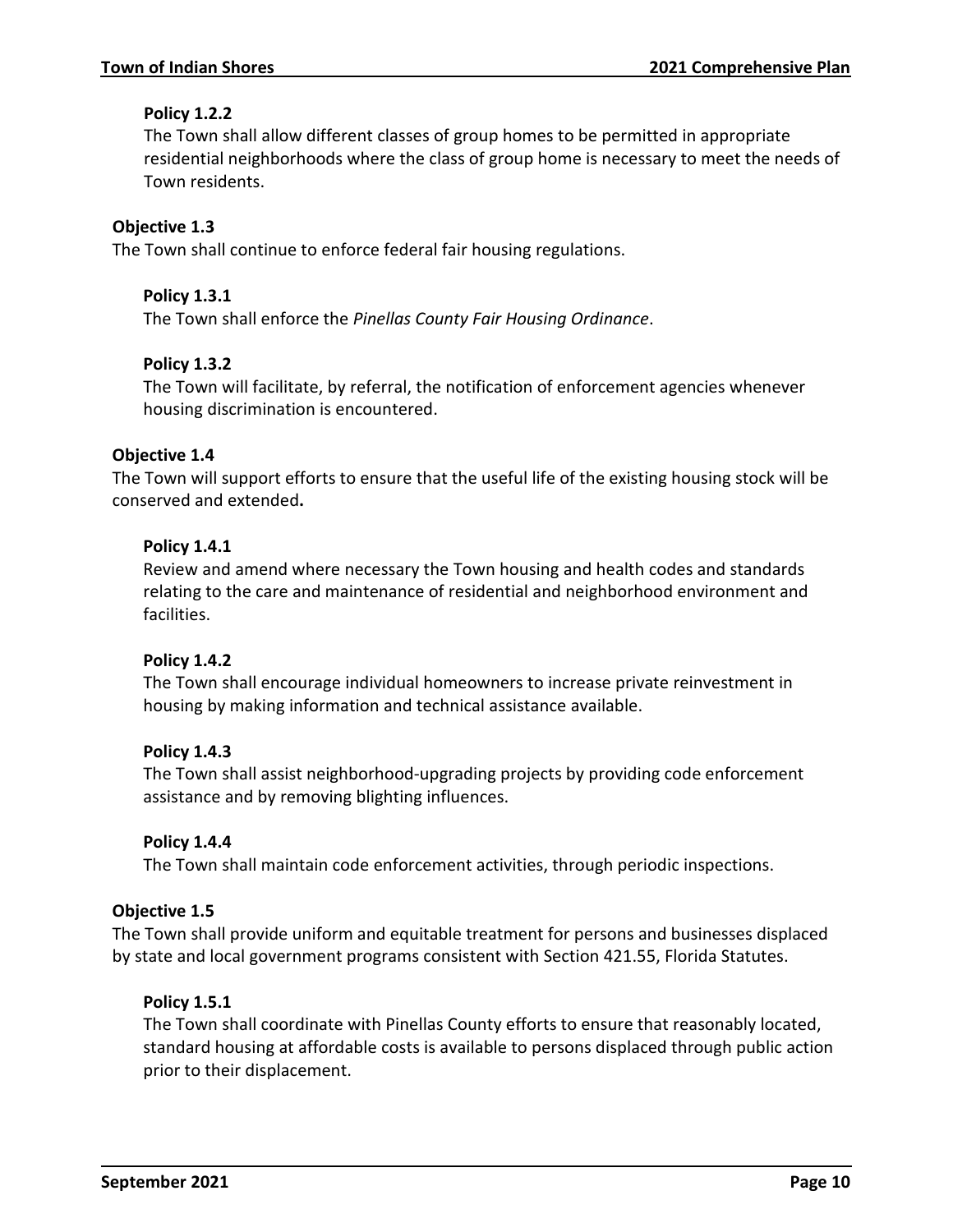### **INFRASTRUCTURE ELEMENT**

# **Goal 1: The Town shall ensure that needed sanitary sewer, solid waste and potable water services be provided by a safe and efficient system which maintains adequate facilities and provides for orderly growth and expansion.**

### **Objective 1.1**

The Town of Indian Shores shall coordinate with its sewage, solid waste, and potable water system providers to ensure that development permits are issued only when adequate facility capacity is available to serve the development.

### **Policy 1.1.1**

The infrastructure level-of-service standards shall be as follows:

| Facility              | Year | Level-of-Service Standard                                                                                                                                                                                                         |
|-----------------------|------|-----------------------------------------------------------------------------------------------------------------------------------------------------------------------------------------------------------------------------------|
| <b>Sanitary Sewer</b> | 2035 | The Town shall utilize the annual Concurrency<br>Test Statement approved by the Pinellas County<br>Board of County Commissioners to determine<br>whether adequate sanitary sewer is available to<br>serve a proposed development. |
| Solid Waste           | 2035 | 7.1 pounds per day, per capita                                                                                                                                                                                                    |
| Potable Water         | 2035 | The Town shall utilize the annual Concurrency<br>Test Statement approved by the Pinellas County<br>Board of County Commissioners to determine<br>whether adequate water is available to serve a<br>proposed development.          |

### **Policy 1.1.2**

Pinellas County Utilities (PCU) shall provide all potable water supply and sanitary sewer service to the Town, consistent with the interlocal agreement between the Town and Pinellas County.

### **Objective 1.2**

The Town and Pinellas County shall work together to reduce the Town's potable water demand and wastewater generated consistent with the Southwest Florida Water Management District's *Regional Water Supply Plan*.

### **Policy 1.2.1**

The Town adopts the Water Supply Facilities Work Plan as shown in the table below: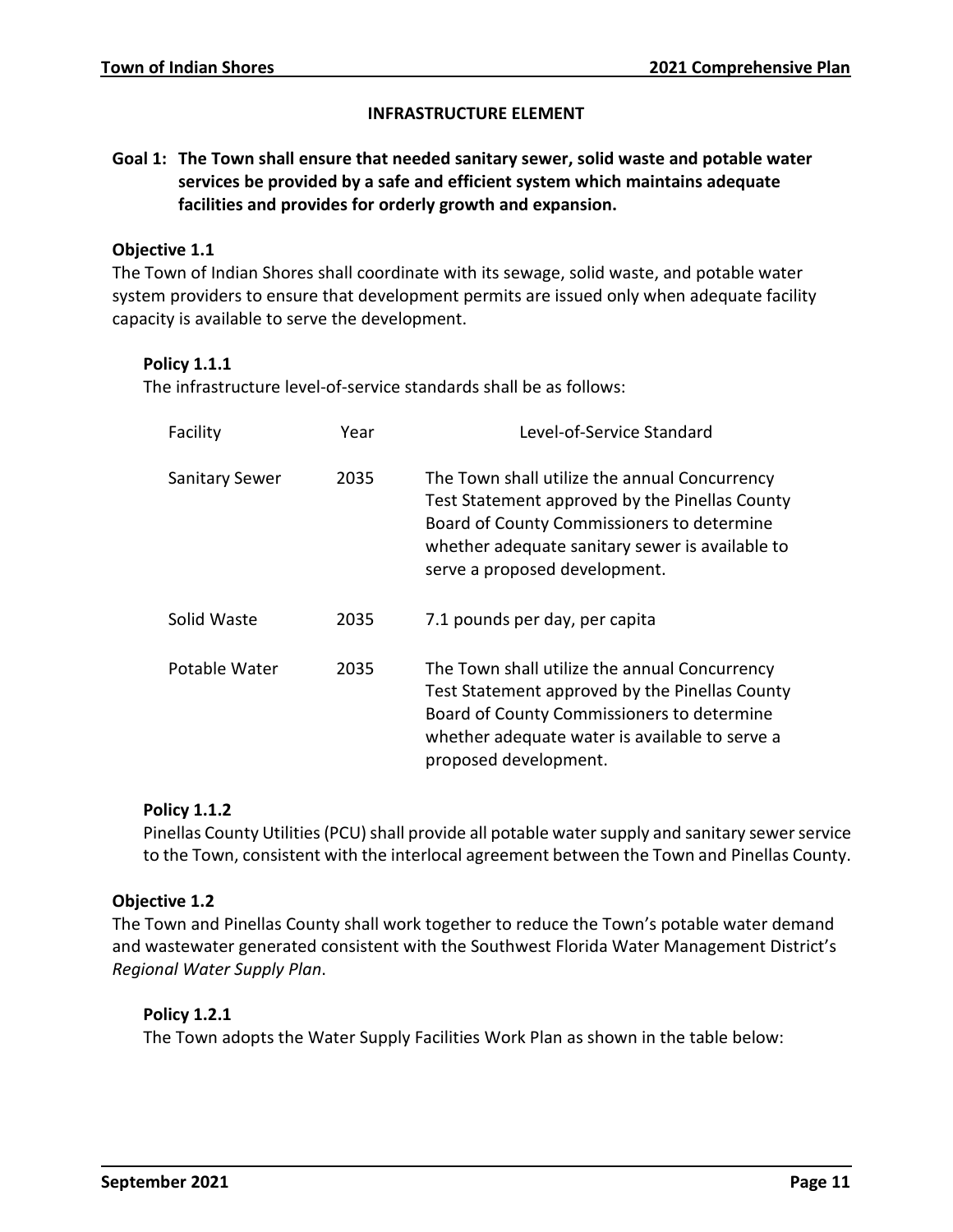|                                          | Table 1 |  |
|------------------------------------------|---------|--|
| <b>Water Supply Facilities Work Plan</b> |         |  |

| <b>DEMAND ANALYSIS</b>                       |                                    |         |         |         |         |                     |                                            |
|----------------------------------------------|------------------------------------|---------|---------|---------|---------|---------------------|--------------------------------------------|
| <b>UTILITY PROVIDER</b>                      | 2016                               | 2020    | 2025    | 2030    | 2035    | <b>WUP</b><br>(MGD) | <b>PER CAPITA WATER</b><br>USE (2008-2012) |
| <b>PINELLAS COUNTY UTILITIES</b>             | (SUPPLIED THROUGH TAMPA BAY WATER) |         |         |         |         |                     |                                            |
| <b>Municipal Population Served</b>           | 3,897                              | 3,933   | 3,934   | 3,934   | 3,934   |                     |                                            |
| Demand (MGD)                                 | 0.337                              | 0.340   | 0.340   | 0.340   | 0.340   | 0.000               | 86                                         |
| <b>Total Utility Service Area Population</b> | 486.642                            | 487,294 | 487,836 | 488,329 | 488,723 |                     |                                            |
| Demand (MGD)                                 | 42.038                             | 42.094  | 42.141  | 42.183  | 42.217  |                     |                                            |
| <b>MUNICIPAL POPULATION</b>                  | 3,430                              | 3,444   | 3,459   | 3,474   | 3,487   |                     | 86                                         |
| <b>TOTAL DEMAND (MUNICIPAL)</b>              | 0.296                              | 0.298   | 0.299   | 0.300   | 0.301   |                     |                                            |
| <b>TOTAL DEMAND (UTILITIES)</b>              | 42.038                             | 42.094  | 42.141  | 42.183  | 42.217  |                     |                                            |

#### **SUPPLY ANALYSIS**

| <b>EXISTING SOURCES</b>           | <b>CURRENT YIELD (MGD)</b> |                           |  |  |
|-----------------------------------|----------------------------|---------------------------|--|--|
| <b>Total Permitted Quantities</b> | 0.000                      |                           |  |  |
| Water Supply Authority Quantities | 224.818                    |                           |  |  |
| <b>Total Current Yield</b>        | 0.000                      |                           |  |  |
| <b>FUTURE SOURCE OPTIONS</b>      | 2035 POTENTIAL YIELD (MGD) | <b>RESPONSIBLE ENTITY</b> |  |  |
| Indoor Conservation               | 0.007                      | All                       |  |  |
| <b>Outdoor Conservation</b>       | 0.006                      | All                       |  |  |

### *Key:*

*WUP = Water Use Permit MGD = Millions of Gallons Per Day*

Source: Southwest Florida Water Management District, *Community Planning Pages,* October 2017; Forward Pinellas, 2017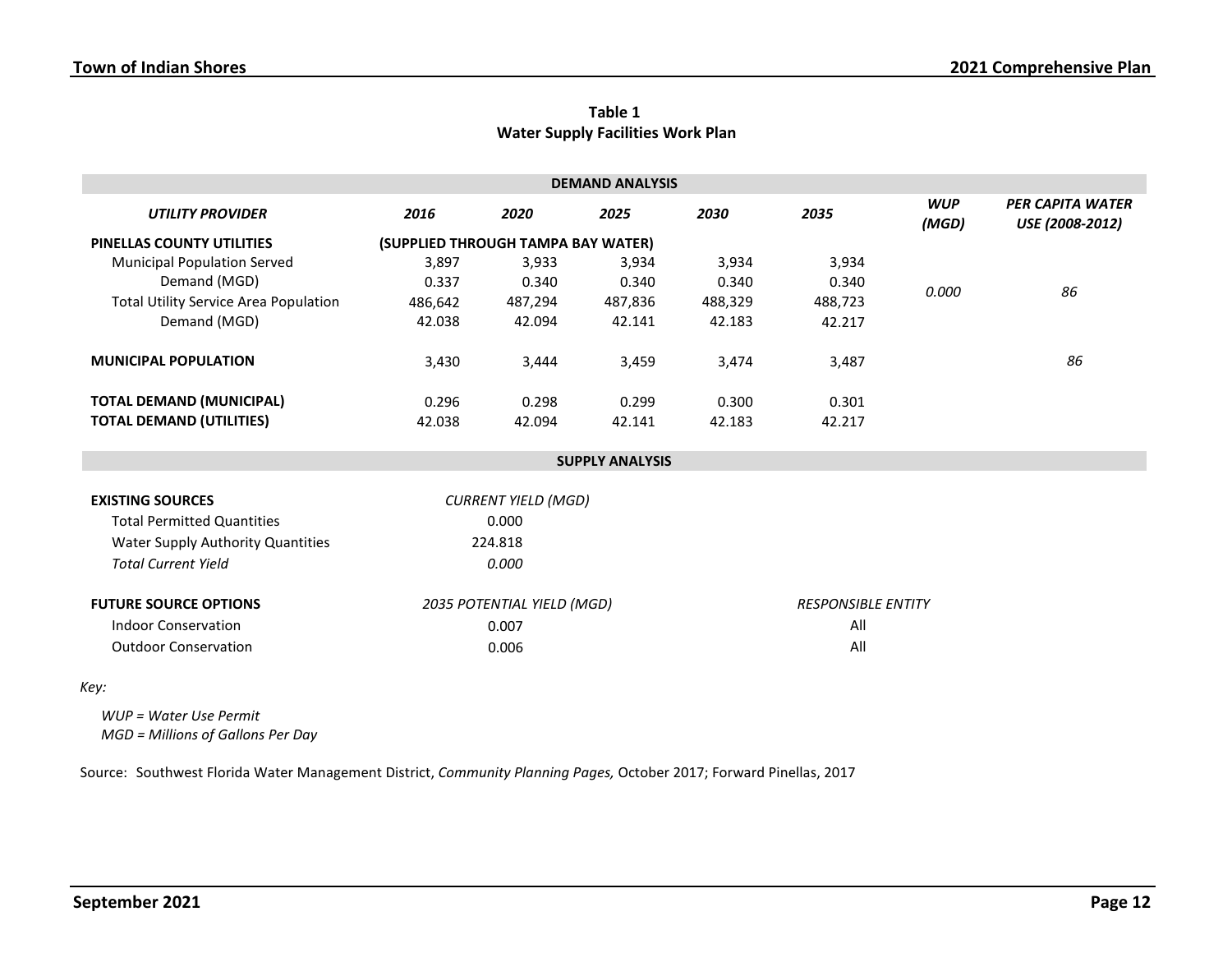# **Policy 1.2.2**

The Town shall require that plumbing permits specify the installation of water conservation devices for new construction, pursuant to Chapter 553.14, Florida Statutes, and encourage the installation of the same during redevelopment or rehabilitation.

# **Policy 1.2.3**

The Town shall restrict the unnecessary consumption of potable water, particularly as it relates to irrigation, lawn watering, and vehicle washing during periods of drought, supply reduction, and other emergencies.

# **Policy 1.2.4**

The Town shall promote, through a public education program developed in cooperation with SWFWMD and the Pinellas County Utilities, the use and reuse of water of the lowest acceptable quality for the purpose intended.

### **Objective 1.3**

The Town shall continue solid waste and recycling collection.

# **Policy 1.3.1**

The Town shall continue its recycling program to encourage residents to recycle plastics, aluminum, and newsprint waste products.

### **Objective 1.4**

The Town shall enforce the hazardous waste management procedures and applicable ordinances of Pinellas County and the Florida Department of Environmental Protection (DEP).

### **Policy 1.4.1**

The Town of Indian Shores, in conjunction with Pinellas County and the neighboring local governments, shall continue an educational program using regular bill mailings, public meetings, and its website to inform and encourage the Town's residents of effective methods to safely store and dispose of household and commercial hazardous material and of procedures to follow in emergencies.

# **Goal 2: To endeavor to provide an efficient drainage system which protects human life, minimizes property damage, and improves stormwater quality and on-site retention.**

### **Objective 2.1**

The Town shall continue to improve its stormwater management system consistent with the findings and projects contained within the adopted *Town of Indian Shores Watershed Management Plan*.

# **Policy 2.1.1**

The 25-year frequency, 24-hour duration storm event and post development runoff not exceeding the pre-development drainage rate shall be the established stormwater quantity level-of-service standard for the Town of Indian Shores. The Town establishes a stormwater quality level-of-service standard consistent with Ch. 62-25, F.A.C.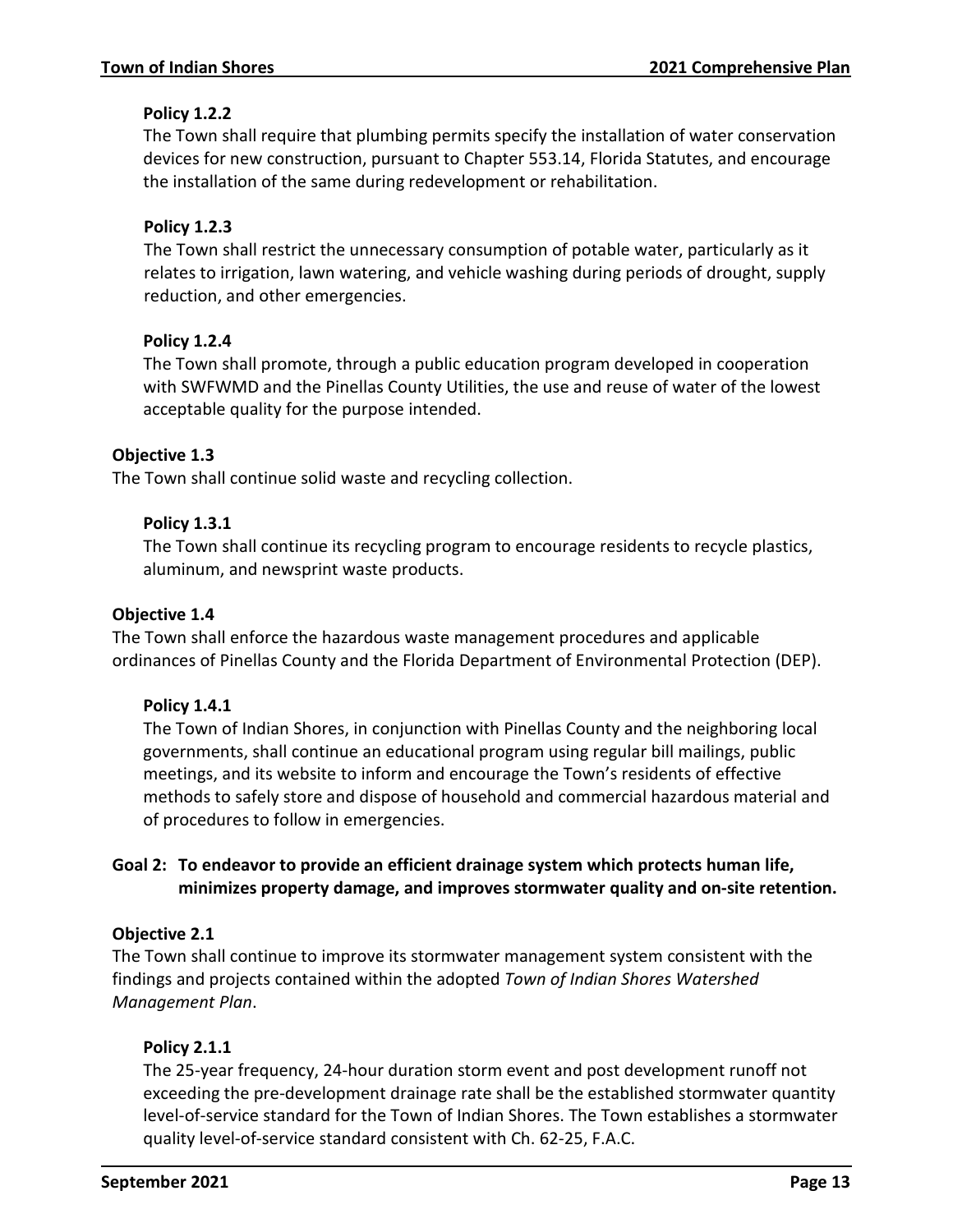# **Policy 2.1.2**

Stormwater management facilities shall be constructed and maintained according to the standards established by the Florida Department of Environmental Protection for Outstanding Florida Waters and the Aquatic Preserve designations of Clearwater Harbor and SWFWMD's Tampa Bay Surface Water Management Improvement Program and Chapters 62-25, 40D-4, and 40D-40, F.A.C.

# **Policy 2.1.3**

The following management techniques shall be utilized to address impacts from stormwater runoff:

- No more than 80 percent of residential lots and 80 percent of commercial lots be covered by impervious surface.
- Expansion and regular maintenance of retention swales adjacent to Town roadways, where possible.
- Use of front, rear and side lot line swales in new development, where possible.
- Use of erosion and runoff control devices during construction.
- Construction of drainage retention areas in the public rights-of-way shall be considered.

# **Policy 2.1.4**

The following techniques shall be utilized to protect natural drainage features found within the Town as follows:

- All applications for development approval shall undergo site plan review;
- The flood-carrying capacity of the 100-year floodplain shall be maintained;
- Development along The Narrows, Boca Ciega Bay, and the Gulf of Mexico shall maintain adequate setbacks to maintain any existing areas of natural coastal/marine habitat;
- The prevention of erosion, retardation of runoff, and protection of natural functions and values of the floodplain be considered while promoting public usage; and
- The Town shall require development or redevelopment proposals to be consistent with the performance standards regulating development within the designated floodplain.

### **Policy 2.1.5**

The Town shall require that surface cover vegetation loss during construction is minimized and/or replaced to reduce erosion and flooding.

### **Policy 2.1.6**

The land development regulations shall require that the developer/owner of any new development or redevelopment site is responsible for the on-site management of stormwater runoff in a manner so that post-development runoff rates, volumes, and pollutant loads do not exceed predevelopment conditions.

### **Policy 2.1.7**

The future drainage outfalls associated with either new development or redevelopment, shall be designed to prevent the direct discharge of runoff into The Narrows, Boca Ciega Bay, or the Gulf of Mexico.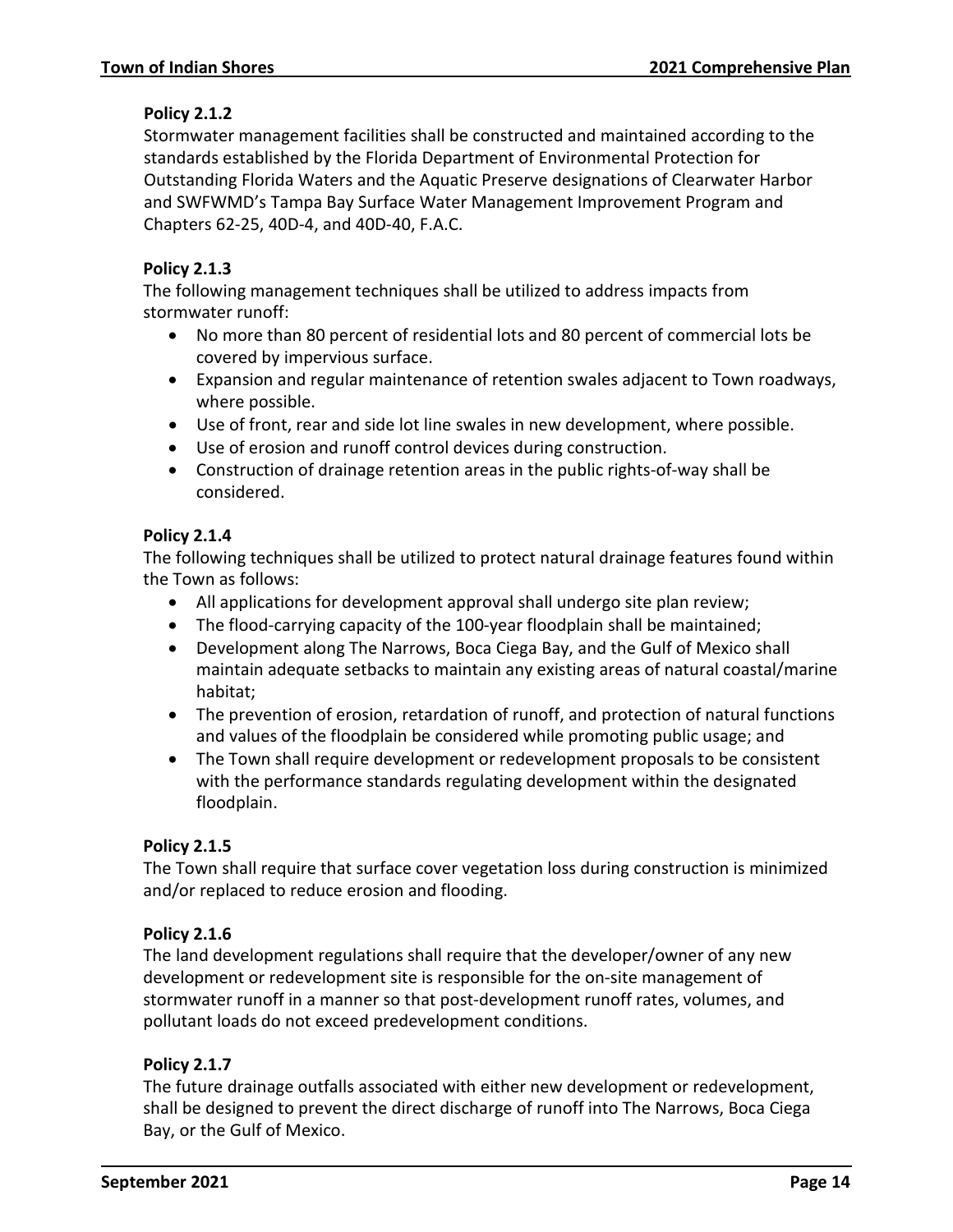### **COASTAL MANAGEMENT AND CONSERVATION ELEMENT**

<span id="page-17-0"></span>**Goal 1: To ensure the highest environmental quality possible, and to conserve, protect and appropriately manage natural resources (aquatic, wetland, and terrestrial) within the Town.**

### **Objective 1.1**

As an ongoing objective, the Town shall protect the quality and quantity of surface and groundwater.

### **Policy 1.1.1**

The Town shall adopt by reference the required standards and regulations set forth in the Pinellas Aquatic Preserve Management Plan to protect and enhance the water quality of Boca Ciega Bay and Clearwater Harbor.

### **Policy 1.1.2**

The Town shall protect water storage and water quality enhancement functions of wetlands and floodplain areas through enforcement of laws and the application of land and water management practices which provide for compatible uses.

### **Policy 1.1.3**

The Town of Indian Shores shall work with those communities and counties lying within the boundaries of the Surface Water Improvement Management Program for Tampa Bay for implementation of its recommendations.

### **Policy 1.1.4**

No new point sources shall be permitted to directly discharge from the Town of Indian Shores into The Narrows, Boca Ciega Bay, and the Gulf or into ditches or canals that flow into the above named water bodies.

### **Policy 1.1.5**

In order to reduce non-point source pollutant loadings and improve the functioning of the Town's drainage system, dumping of debris of any kind (e.g., yard clippings and trimmings), into drainage ditches, canals, and stormwater control structures shall be prohibited.

### **Policy 1.1.6**

The Town shall coordinate with neighboring municipalities and the County to protect estuaries which are within the jurisdiction of more than one local government; including methods for coordinating with other local governments to ensure adequate sites for waterdependent uses, preventing estuarine pollution, controlling surface water runoff, protecting living marine resources, reducing exposure to natural hazards, and ensuring public access.

### **Objective 1.2**

Regulations for development within the 100-year floodplain shall be strictly enforced.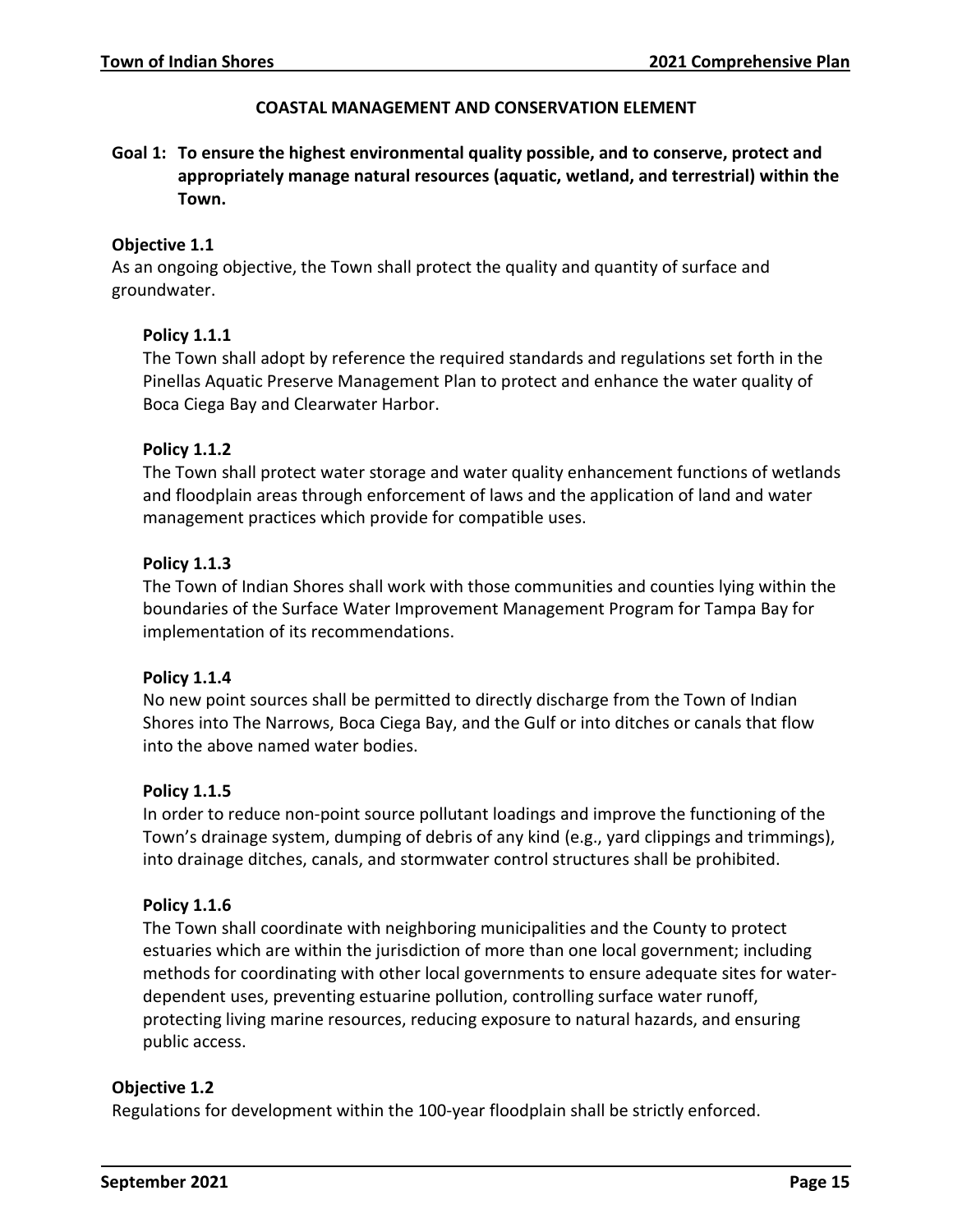# **Policy 1.2.1**

The Town shall protect the natural functions of the 100-year floodplain so that the floodcarrying and flood-storage capacity are maintained.

# **Policy 1.2.2**

The Town shall enforce the current floodplain ordinance to ensure that state and local governments preserve hydrologically significant wetlands and other natural floodplain features.

# **Objective 1.3**

The Town shall conserve or improve wetlands, aquatic resources, wildlife population, and habitat to maintain their environmental and recreational value.

# **Policy 1.3.1**

All existing marine wetlands shall be designated preservation land as set forth on the Future Land Use Map.

# **Policy 1.3.2**

Projects (e.g., marinas, causeways, and dredging) which could inhibit tidal circulation shall include measures to maintain or improve tidal circulation and flushing, in accordance with Florida Department of Environmental Protection (FDEP) regulations.

# **Policy 1.3.3**

The Town's existing wetlands shall be conserved and protected from physical and hydrological alterations, as required by FDEP.

# **Policy 1.3.4**

Marine wetlands, barrier island property containing numerous vegetative communities and/or shoreline locations with limited habitat diversity shall be considered priorities for environmental land acquisition.

# **Policy 1.3.5**

The Town shall assist in the application of and compliance with all state and federal regulations pertaining to species of special status (e.g., endangered, rare, species of special concern, and threatened) as required under Federal Law or Florida Statutes.

# **Policy 1.3.6**

Beach renourishment projects shall protect sea turtle nesting areas by discouraging construction in such areas during sea turtle nesting seasons.

# **Policy 1.3.7**

In order to protect manatees, marinas shall not be built in designated critical manatee habitat.

# **Policy 1.3.8**

All spoil islands shall continue to be bird sanctuaries.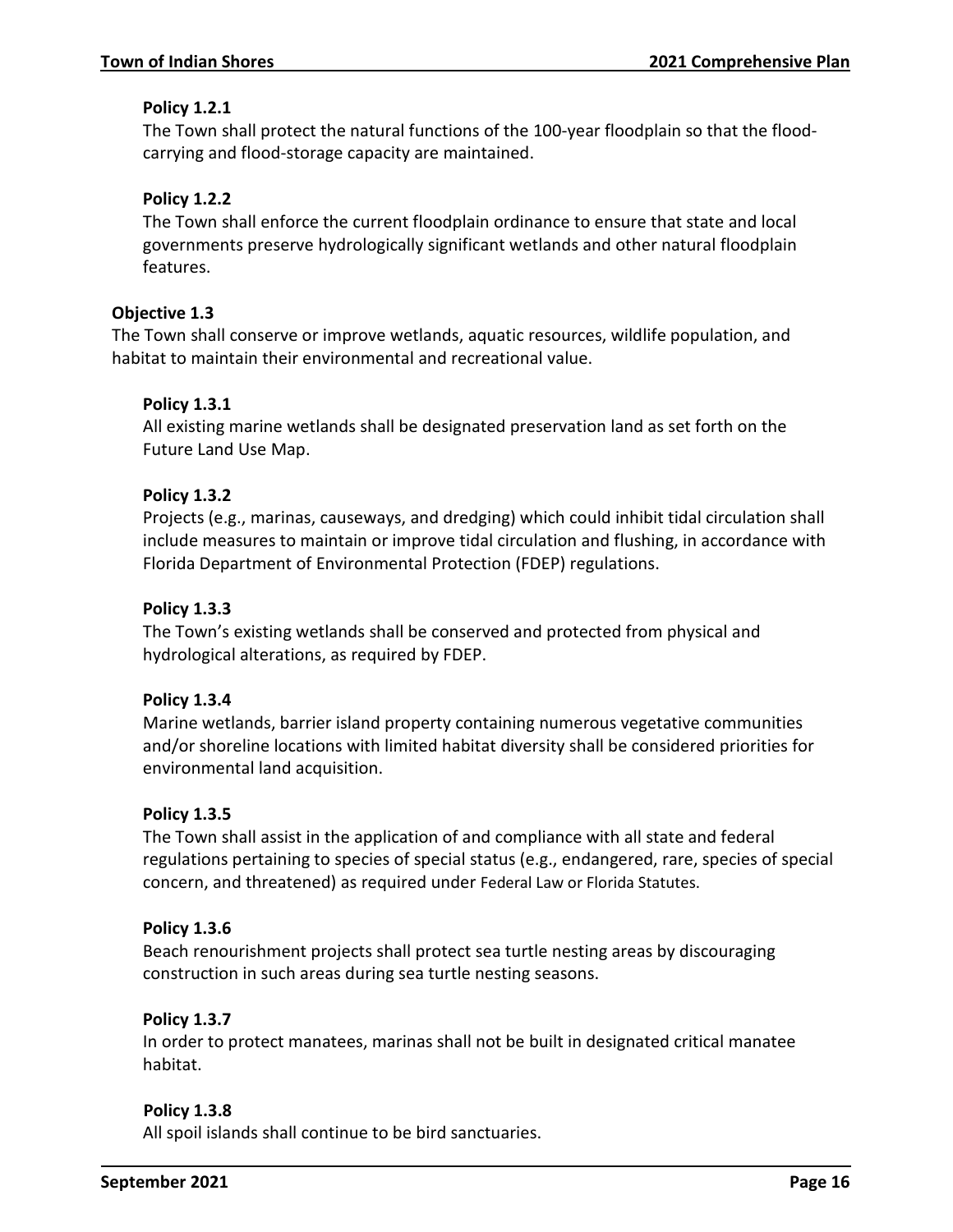# **Policy 1.3.9**

The Town shall limit shoreline development that will adversely impact marine fisheries habitats.

# **Objective 1.4**

The Town shall conserve, appropriately use, and protect native vegetation.

# **Policy 1.4.1**

All new development shall preserve or replace at a minimum 50 percent of the native vegetation on site. This shall not be interpreted to allow development in wetland areas.

# **Policy 1.4.2**

Preservation of native vegetation shall receive priority in the landscaping requirements.

# **Policy 1.4.3**

Pilings, not fill, shall be used to elevate structures in native wetland vegetation areas, as approved by FDEP.

# **Policy 1.4.4**

Although limited natural resources remain in the Town of Indian Shores, every effort shall be taken to protect these resources as follows:

- Recreational development shall be subject to performance standards adopted in land development regulations.
- The clearing of trees and wetland vegetation shall be prohibited, unless specifically permitted; and
- All applications for development approval shall be subject to site plan review, during which vegetation classifications shall be considered.

### **Objective 1.5**

The Town shall continue efforts to comply with all state and federal standards for air quality**.**

### **Policy 1.5.1**

The Town shall work to reduce the potential for automobile emissions pollution by the following measures:

- Encourage vegetative buffer strips between roadways and residential development;
- Promote continued efficient operation of roadways.

### **Objective 1.6**

As an ongoing objective, the Town of Indian Shores will protect and encourage the restoration of its beaches, dunes and natural system and maintain construction standards which minimize the impacts of man-made structures on these systems.

### **Policy 1.6.1**

Construction seaward of the Coastal Construction Control Line shall be subject to the permitting procedures pursuant to Section 161.05, Florida Statutes.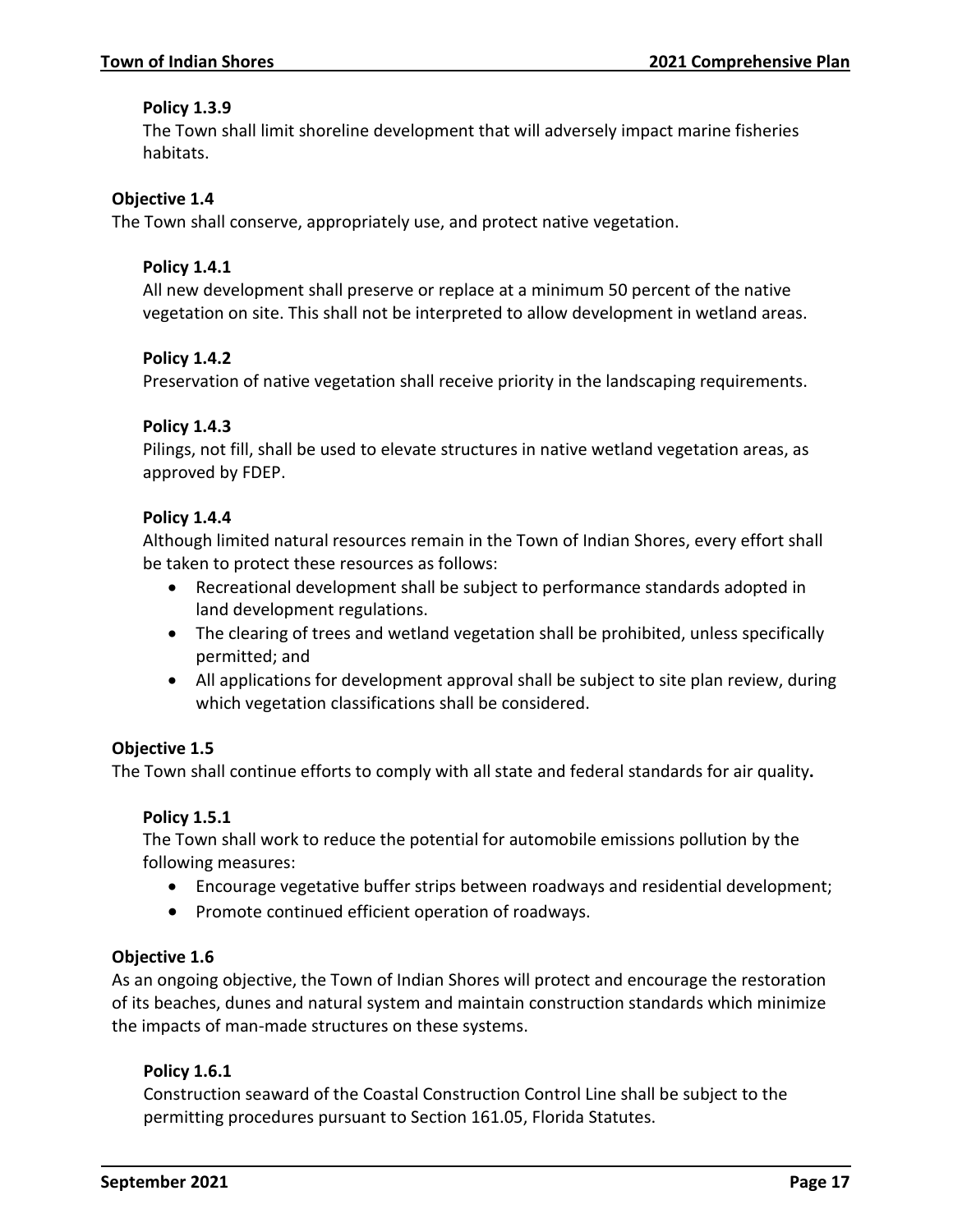# **Policy 1.6.2**

Where existing waterways are not seawalled, native marine vegetation shall be used for shoreline stabilization where technically feasible.

# **Policy 1.6.3**

The planting of native marine vegetation in front of the seawall to act as a natural buffer is encouraged.

# **Policy 1.6.4**

Dune preservation shall be maintained to protect the primary dunes, which shall address prohibitions on excavations, destruction of native vegetation, and activities which affect the natural fluctuation of the dunes.

# **Policy 1.6.5**

The Town shall continue providing public access to beaches and shorelines.

# **Policy 1.6.6**

The Town shall encourage the replanting of shorelines lacking wetland vegetation with native vegetation in order to minimize potential flood damage, stabilize the shoreline and trap sediments and other non-point source pollutants, and provide additional habitat for fish and wildlife.

### **Objective 1.7**

The Town shall participate in existing intergovernmental coordination efforts to protect coastal resources, which shall address natural systems on a systemwide basis regardless of political boundaries.

### **Policy 1.7.1**

The Town shall continue to participate in joint planning and management programs with Pinellas County and neighboring municipalities for hurricane evacuation, provision of public access, provision of infrastructure, controlling stormwater, protection of wetland vegetation, and coordinating efforts to protect species with special status.

### **Objective 1.8**

Development activities shall ensure the protection of natural resources.

### **Policy 1.8.1**

Every effort shall be taken to protect the natural resources found in the Town of Indian Shores as follows:

- Species of flora and fauna listed in the Coastal Management and Conservation Element of this comprehensive plan as endangered, threatened or species of special concern, as defined by federal law or Florida Statutes, shall be protected through compliance with appropriate federal and state regulations;
- Recreational development shall be compatible with the surrounding environment and shall be subject to performance standards;
- The clearing of trees and wetland vegetation shall be prohibited, unless specifically permitted; and
- All applications for development approval shall be subject to site plan review.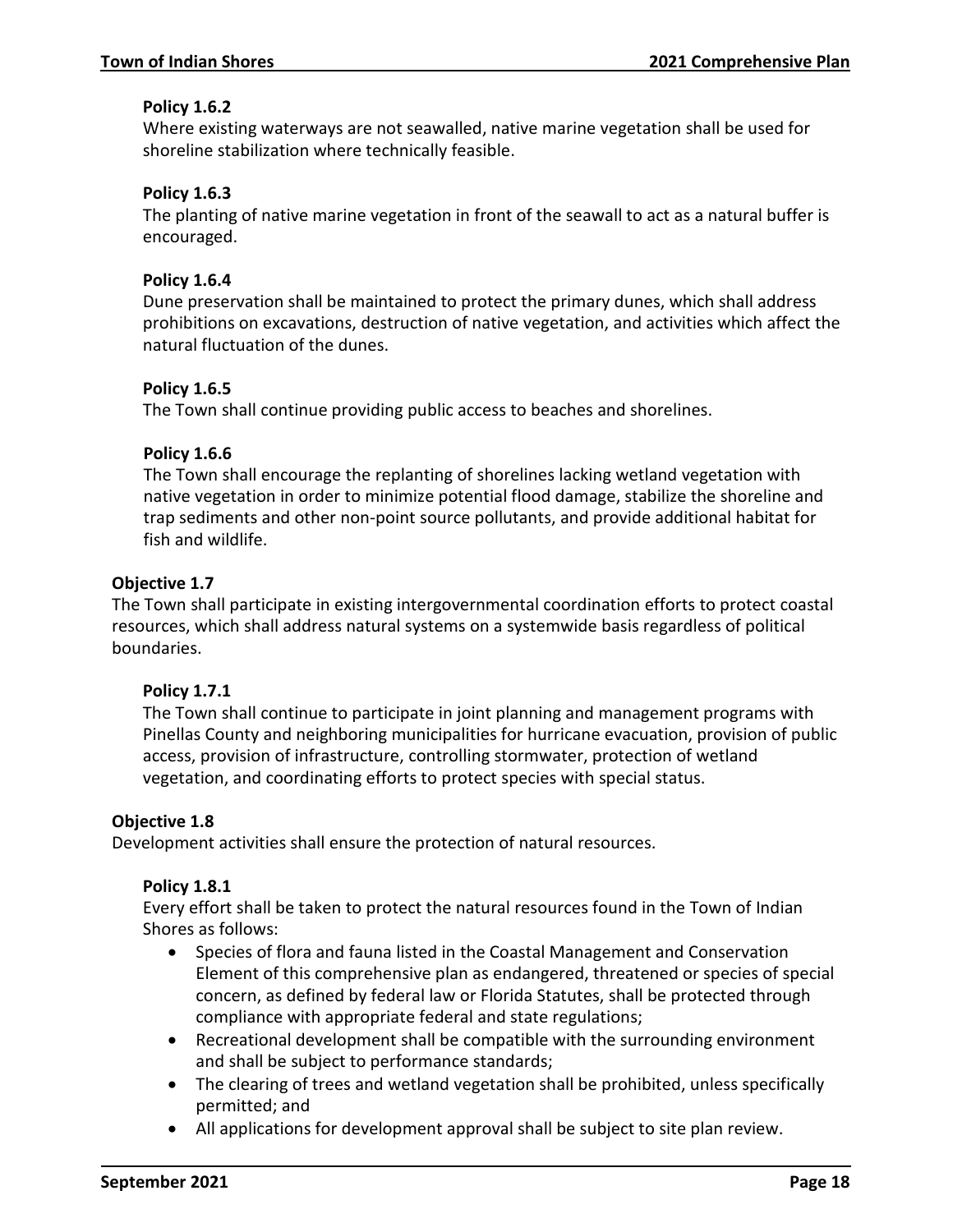# **Policy 1.8.2**

The Town shall require the protection of coastal vegetative communities, coastal wildlife habitats, and dune systems from the adverse effects of development.

# **Policy 1.8.3**

Dredge and fill activities shall be permitted consistent with state and regional regulations.

# **Goal 2: To provide a set of guidelines for development that protects the lives and property of its residents from the effects of natural hazards.**

# **Objective 2.1**

The Town shall restrict development and redevelopment densities to those adopted in the Future Land Use Element. Increases in density and intensity are prohibited in the Coastal High Hazard Are for all Future Land Use categories, except for amendments to the Institutional category, which must still meet the requirements of Florida State Statutes Section 163.3178(8)(a) pertaining to density increases in the Coastal High Hazard Area in addition to addressing the balancing criteria for amendments in the Coastal High Hazard Area in Section 4.2.7 of the Countywide Plan Rules.Furthermore, the Town shall limit the expenditure of public funds in Coastal High Hazard Area to those facilities necessary for the protection of health and safety. All building and development activities in these areas shall be conducted in such a manner as to lessen the existing danger to life and public and private property.

# **Policy 2.1.1**

The Coastal High Hazard Area (CHHA) is defined as that portion of the community below the elevation of the category 1 storm surge line as established by a Sea, Lake, and Overland Surges from Hurricanes (SLOSH) computerized storm surge model.

# **Policy 2.1.2:**

The Town defines a Coastal Storm Area, which it may elect to use for some planning purposes, as the area that includes the following:

- (1) The CHHA,
- (2) Any area surrounded by the CHHA or by the CHHA and a body of water, and
- (3) All areas located within the Velocity Zone as designated by the Federal Emergency Management Agency.

# **Policy 2.1.3:**

The CHHA as defined in Policy 2.1.1 shall be the area of coastal development and redevelopment regulation within the Town of Indian Shores. This area is depicted on Map 3: Coastal High Hazard Area.

# **Policy 2.1.4**

The Town shall not support or finance new local transportation corridors that lie within the Coastal High Hazard Area, although existing corridors may be maintained or improved as necessary to protect the health, safety and welfare of existing residents.

**Policy 2.1.5**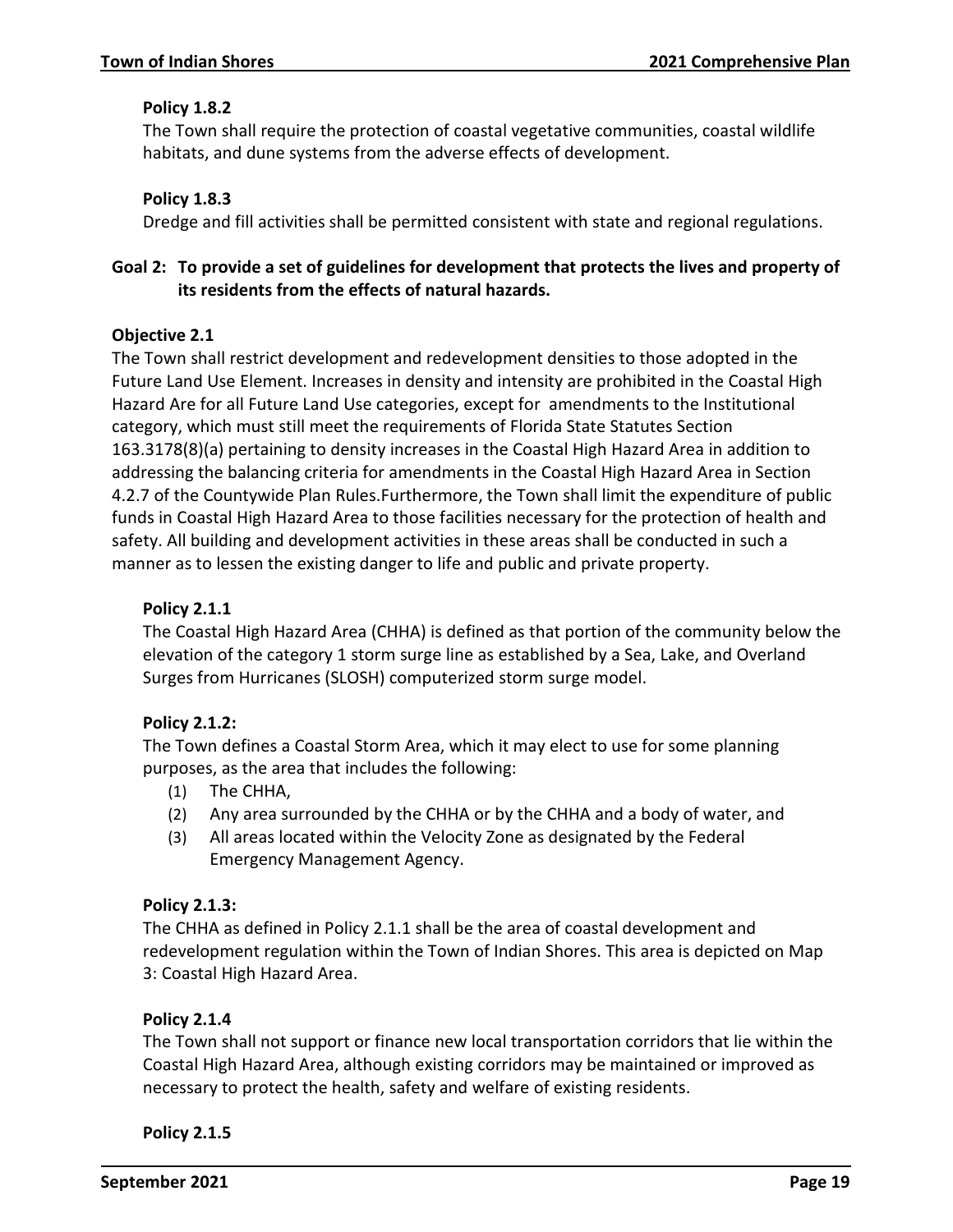The Town shall not support sewer and water line extensions or expansions within the Coastal High Hazard Area, which will encourage future growth/higher densities in those vulnerable areas.

# **Policy 2.1.6**

The Town of Indian Shores shall continue to implement growth management directives that limit densities within the Coastal High Hazard Area, consistent with the Future Land Use Element of the comprehensive plan.

# **Policy 2.1.7**

The Town shall review federal and state development proposals to be located within the Coastal High Hazard Area, and support those projects that are consistent with this plan.

# **Objective 2.2**

The Town of Indian Shores shall maintain the clearance times for hurricane evacuation identified by Tampa Bay Regional Planning Council and the State of Florida. Any proposed development shall not increase this clearance time.

# **Policy 2.2.1**

The evacuation times adopted by the latest hurricane evacuation study published by the Tampa Bay Regional Planning Council, and the State's out-of-county category 5 hurricane standard of 16 hours, shall be used for development review and approval.

# **Policy 2.2.2**

The Town, in cooperation with the Pinellas County Emergency Management, the American Red Cross of Tampa Bay, and the other island communities, shall participate in annual hurricane preparedness seminars to increase hurricane awareness.

# **Policy 2.2.3**

Town emergency response personnel and volunteers shall coordinate with county and state emergency response agencies in emergency planning, including communications, traffic control, and warning operations, to affect a safe and efficient evacuation of the Town.

# **Objective 2.3**

The Town shall reduce the risk of exposure of human life and public and private property to natural disasters through preparedness planning and implementation of hazard mitigation measures.

# **Policy 2.3.1**

The Town shall designate an emergency management coordinator who acts as a liaison between State, regional, County and Town emergency response and planning agencies; and ensure coordination between emergency management and development management activities in the Town.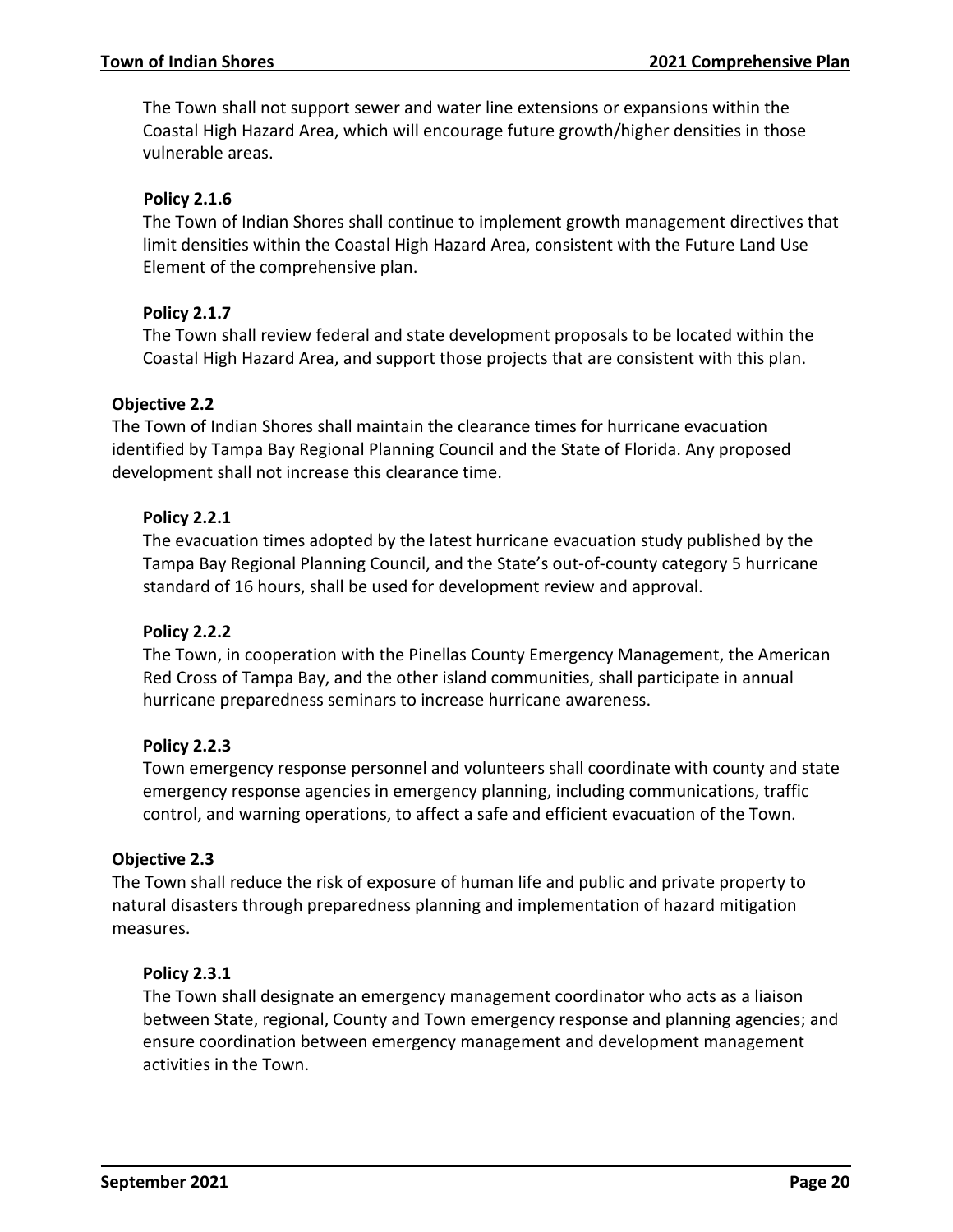# **Policy 2.3.2**

Recognizing that the entire community is located within the Coastal Storm Area and the 100-year floodplain, the Town shall adopt and strictly enforce all appropriate federal, state, and local coastal construction codes, coastal setback requirements, special Coastal Construction Control Line facility siting restrictions, and floodplain management regulations.

# **Policy 2.3.3**

Special care facilities shall not be located in the Coastal High Hazard Area, unless adequate provisions for safe and efficient evacuation and shelter are ensured.

# **Objective 2.4**

Through provisions in its land development regulations, the Town shall implement development and redevelopment principles, strategies, and engineering solutions that reduce the flood risk from high-tide events, storm surge, flash floods, stormwater runoff, and the related impacts of sea level rise.

# **Policy 2.4.1**

The Town shall restrict or prohibit uses which are dangerous to health, safety and property due to water or erosion hazards, or which result in damaging increases in erosion or in flood heights or velocities.

# **Policy 2.4.2**

The Town shall require that uses vulnerable to floods, and any facilities serving such uses, be protected against flood damage at the time of initial construction.

### **Policy 2.4.3**

New construction or substantial improvement of any structure shall have the lowest floor and all utilities elevated to, or above, the base flood elevation plus additional freeboard as set forth in the Town's land development regulations.

### **Policy 2.4.4**

The Town shall require that all new buildings and structures be constructed to resist collapse and lateral movement from wind and velocity water pressures.

### **Policy 2.4.5**

The Town shall participate in the Pinellas County sea level rise vulnerability assessment, anticipated to be completed by 2020, and shall use the study's findings to refine its goals, objectives and policies as determined appropriate.

### **Policy 2.4.6**

The Town shall monitor public utility infrastructure and other property that may be impacted by sea level rise, and work to floodproof or relocate components as needed.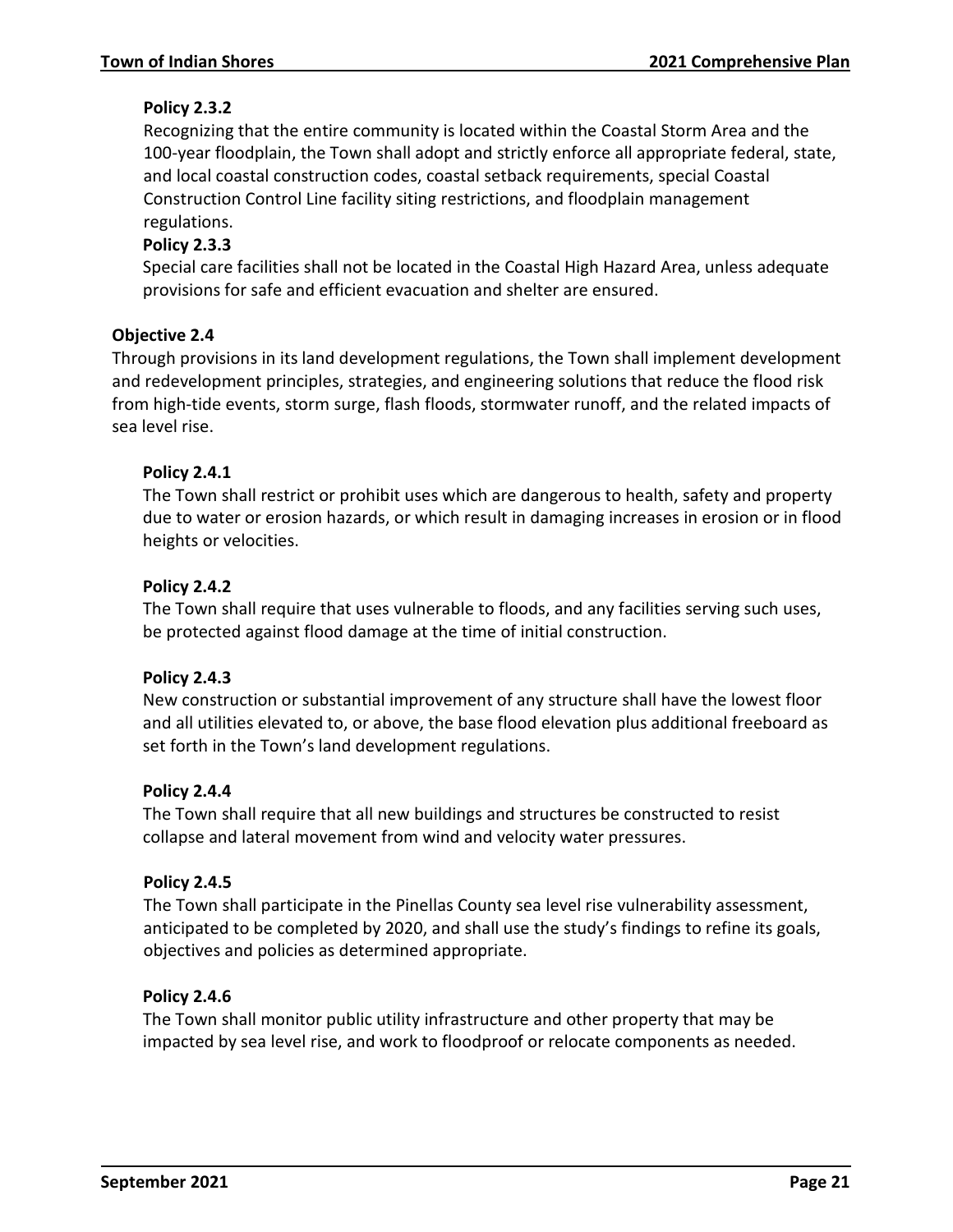# **Objective 2.5**

The Town shall encourage the use of best practices development and redevelopment principles, strategies, and engineering solutions that will result in the removal of coastal real property from flood zone designations established by the Federal Emergency Management Agency.

# **Policy 2.5.1**

The Town shall explore opportunities for federal, state and local assistance with public acquisition of properties that suffer extensive storm or flood damage.

# **Policy 2.5.2**

The Town shall consider one or more of the following strategies in those areas which receive major or moderate flood damage:

- Relocation;
- Reduction of permissible density or intensity of use;
- Reconstruction in compliance with current building and construction standards; or
- Public acquisition.

### **Objective 2.6**

The Town shall identify site development techniques and best practices that may reduce losses due to flooding and claims made under flood insurance policies issued in this state.

# **Policy 2.6.1**

The Town shall prohibit the alteration of sand dunes or mangrove stands which would increase potential flood damage.

### **Policy 2.6.2**

The Town shall control the alteration of natural floodplains, stream channels and natural protective barriers that help accommodate or channel floodwaters; control filling, grading, dredging and other development that may increase flood damage; and prevent or regulate the construction of flood barriers which will unnaturally divert floodwaters or which may increase flood hazards in other areas.

### **Policy 2.6.3**

The Town shall encourage retrofitting of existing structures to mitigate potential damages from natural disasters.

### **Policy 2.6.4**

The Town shall continue to coordinate with Pinellas County and the Army Corps of Engineers to evaluate the feasibility of beach renourishment, erosion control structures, or other mitigation to preserve and protect the public beachfront from erosion and the potential effects of sea level rise.

### **Objective 2.7**

The Town shall participate, and encourage other local governments to participate, in the National Flood Insurance Program Community Rating System administered by the Federal Emergency Management Agency to achieve flood insurance premium discounts for residents.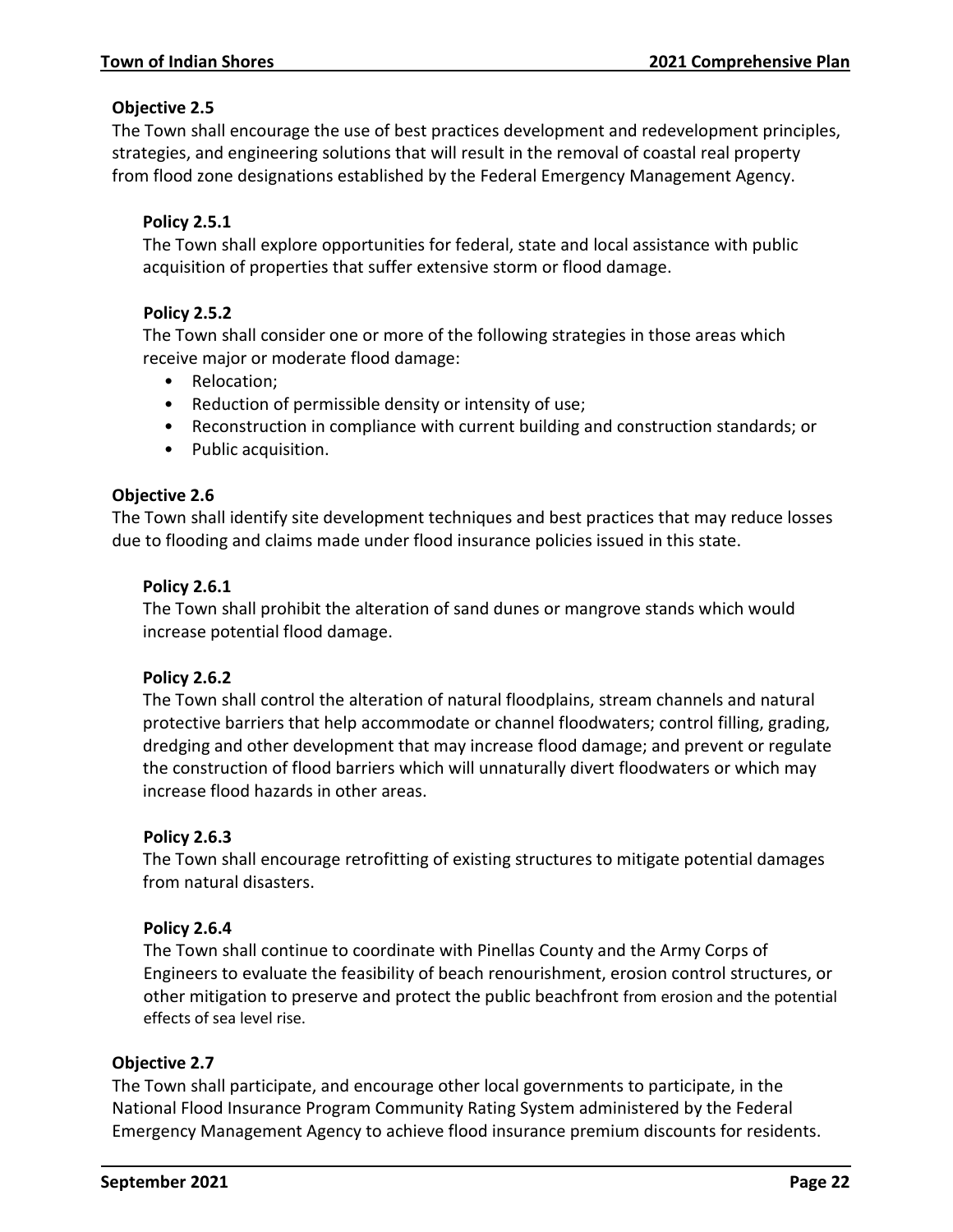# **Policy 2.7.1**

The Town shall continue to be a participant in the National Flood Insurance Program Community Rating System, and shall work to maintain or increase its rating.

# **Policy 2.7.2**

The Town shall assist residents by providing information about the National Flood Insurance Program and flood damage prevention on its official website.

# **Policy 2.7.3**

The Town shall post copies of available elevation certificates on its official website.

# **Goal 3: The Town shall expedite post-disaster recovery and reduce the future risk to human life and public and private property from natural hazards, through recovery and redevelopment strategies.**

# **Objective 3.1**

The Town shall designate a Recovery Task Force to hear preliminary damage assessments and direct post-disaster recovery and redevelopment activities.

# **Policy 3.1.1**

The Recovery Task Force shall fulfill the following responsibilities, as well as others deemed necessary:

- Hear preliminary damage reports;
- Take necessary steps to seek financial assistance from the appropriate state and federal agencies;
- Authorize immediate clean-up and repairs necessary to protect the public health, safety and welfare;
- Identify areas within the community where minor, moderate and major damage has occurred;
- Recommend to the Town Council temporary building moratoria for building activities not essential to protect health, safety and welfare;
- Recommend to the Town Council appropriate hazard mitigation policies which should be implemented in response to the disaster; and
- Prepare a report evaluating post-disaster redevelopment response and make recommendations for necessary changes to this comprehensive plan.

# **Objective 3.2**

In order to effectively manage the timing and sequence of reconstruction, the Town will maintain a set of reconstruction permitting procedures.

# **Policy 3.2.1**

The Town shall maintain a post-disaster procedure, which will expedite permitting for minor repairs. The procedure shall include development plan review, engineering approval and building permitting and shall provide that all permitting is coordinated with the appropriate agencies and consistent with the objectives of this comprehensive plan.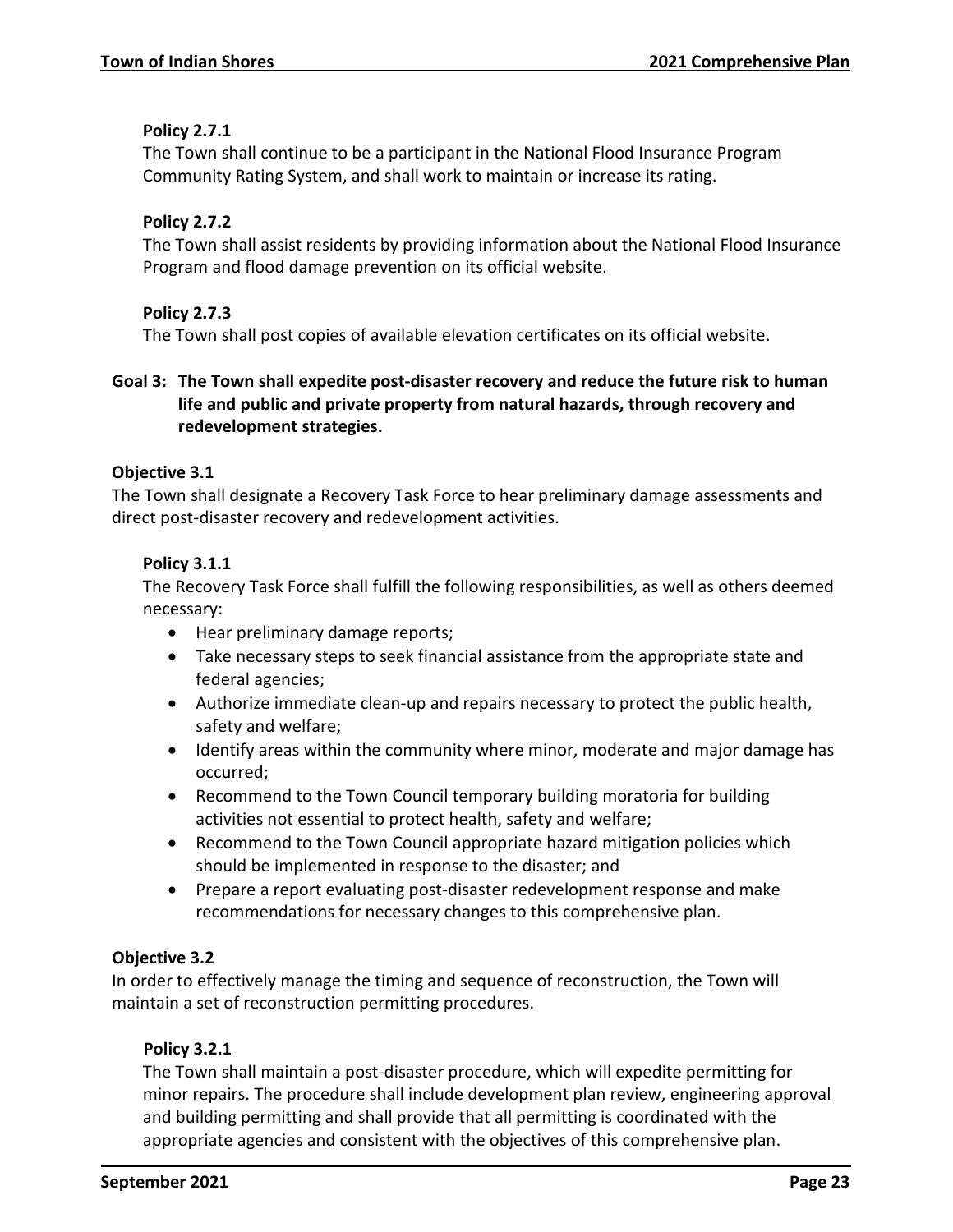# **Objective 3.3**

The Town shall implement key reconstruction and redevelopment strategies, which will be used to promote hazard mitigation.

# **Policy 3.3.1**

Owners of property developed prior to loss or damage shall have the right to restore it to previous intensity and density.

# **Policy 3.3.2**

The Town will require that redevelopment and reconstruction of structures which have incurred damage from a natural disaster event, where damage is greater than 50 percent of their assessed value follow the building and construction standards in the Florida Building Code.

# **Policy 3.3.3**

The Town shall interrelate hazard and non-hazard mitigation goals during reconstruction decision-making including the following objectives:

- Enhancement of local recreational and open space opportunities; enhancement of local public beach access;
- Enhancement and restoration of local natural ecosystems;
- Reduction of traffic congestion, noise, and other transportation related problems; and
- Enhancement of the long-term economic vitality of the local commercial base.

# **Policy 3.3.4**

The Town will work with the other jurisdictions within Pinellas County and the State of Florida to explore the establishment of level-of-service standards for the restoration of power service following power loss from individual, local, or regional power loss events.

# **Policy 3.3.5**

The Town will work with other local governments within Pinellas County to explore the establishment of level-of-service standards for the acceptable time required for the removal of storm-related debris within the Town of Indian Shores.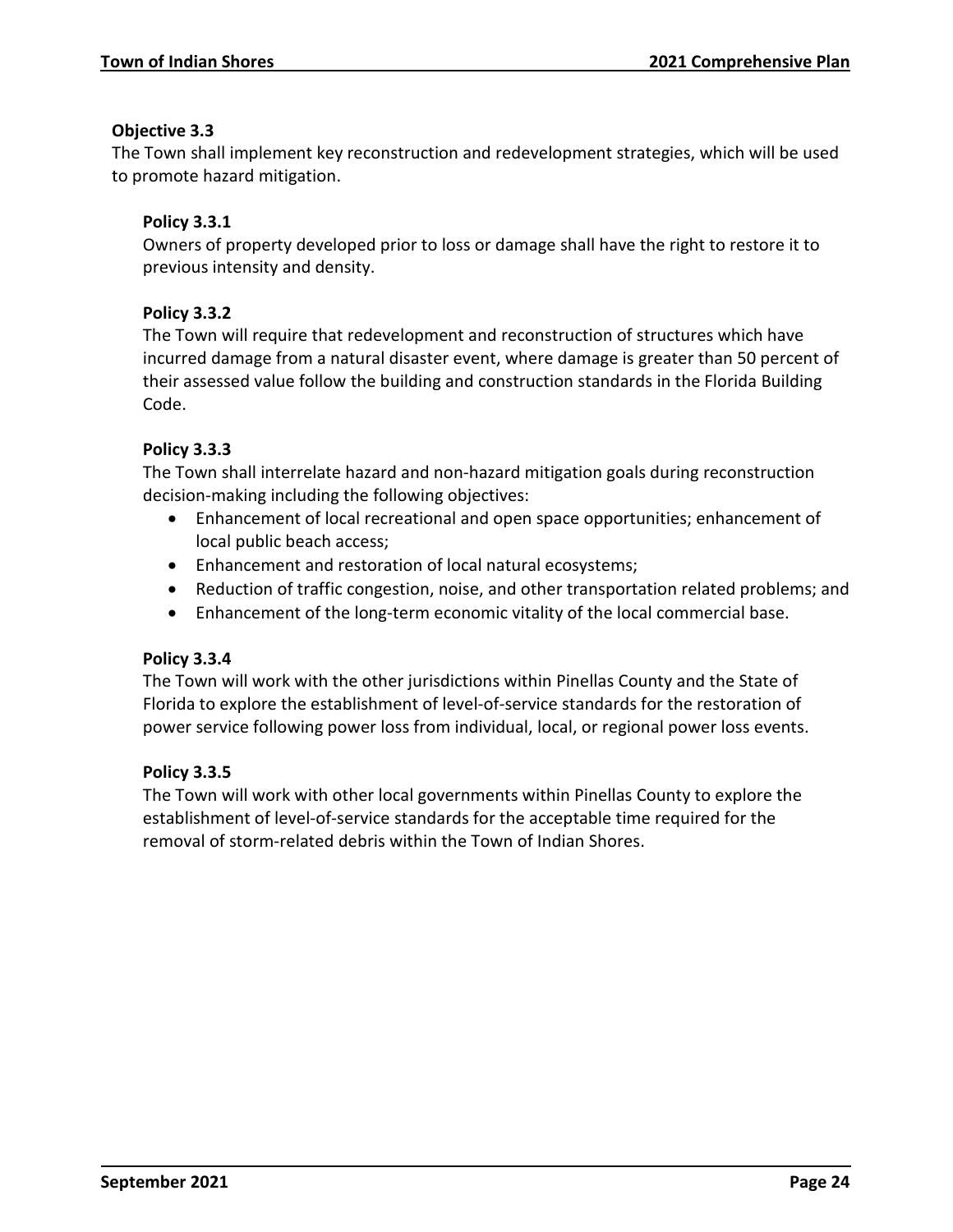### **RECREATION AND OPEN SPACE ELEMENT**

# <span id="page-27-0"></span>**Goal 1: To ensure the provision, protection, and maintenance of a coordinated, efficient and accessible system of public and private recreational parks and facilities which shall meet the needs of the Town's current and future residents, visitors, and tourists.**

### **Objective 1.1**

The Town of Indian Shores shall, in cooperation with other governmental agencies, provide and maintain a system of parks and recreation facilities meeting the needs of current and future residents, visitors, and tourists.

### **Policy 1.1.1**

Park and recreation lands will be planned for multiple uses and located in areas most suitable to satisfy the needs of the permanent and seasonal population, visitors, and tourists through the provision of various recreation sites and facilities, including the utilization of unique natural features and scenic areas.

### **Policy 1.1.2**

The designation and acquisition of recreation and park sites shall be in accordance with long-range comprehensive plans for Town development and redevelopment.

### **Policy 1.1.3**

The Town shall ensure that recreation sites are held inviolate against diversion to other uses, except in instances of overriding public need.

### **Policy 1.1.4**

The Town shall support the promotional efforts to attract visitors and encourage the utilization of year-round recreational tourist sites and activities.

### **Policy 1.1.5**

The Town Council will include local arts and cultural organizations when making planning and redevelopment decisions for recreation and open spaces in the Town.

### **Policy 1.1.6**

The Town will pursue funding for park and recreation facilities, including county, state, and federal assistance funds.

### **Policy 1.1.7**

The land development regulations shall stipulate that the new residential developments or redevelopments provide for the future recreational needs generated by said developments.

### **Policy 1.1.8**

The Town may establish a recreational trust fund to which individuals may donate monies, gifts, or properties, for the sole purpose of recreational development and/or maintenance.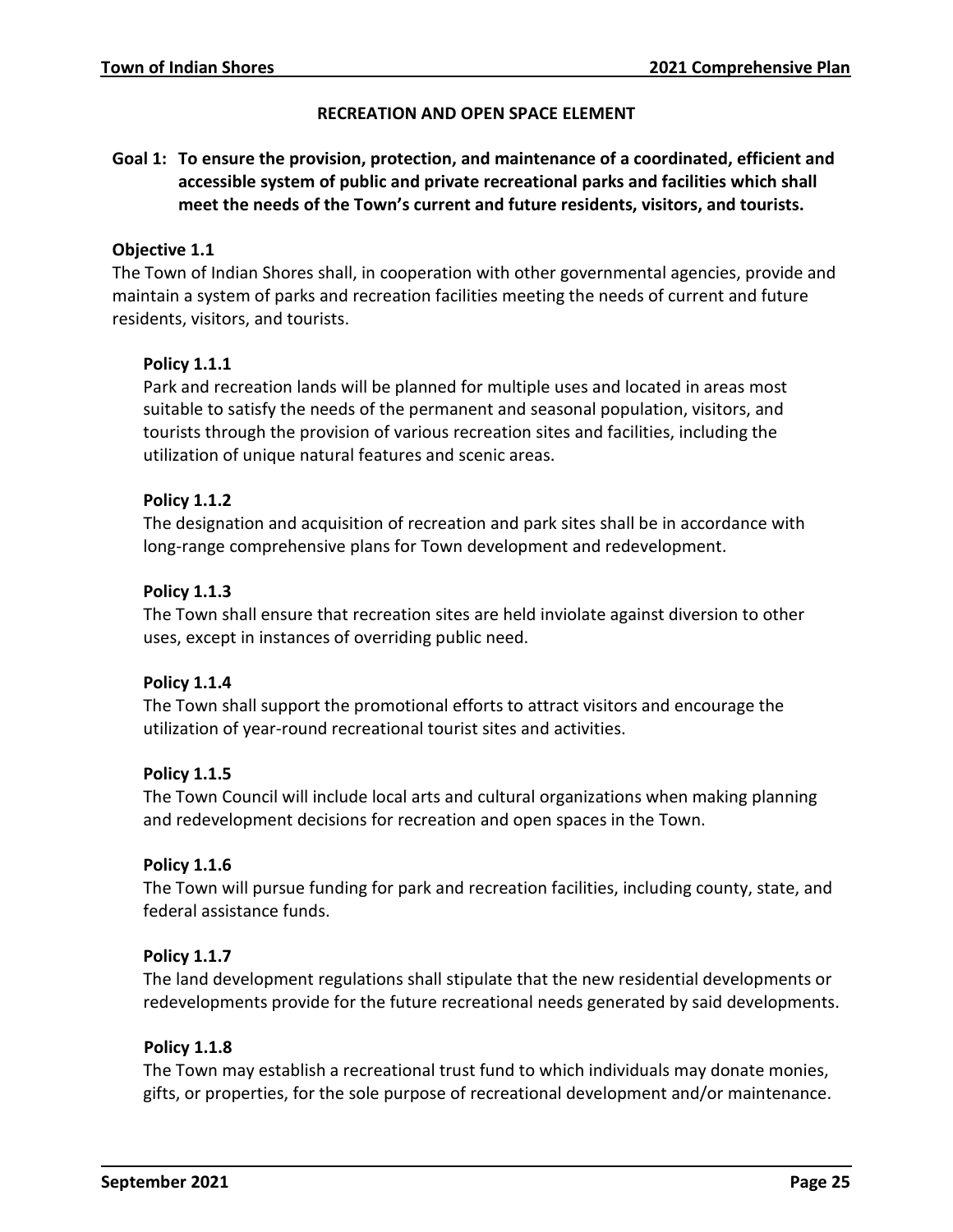# **Objective 1.2**

Lands designated as Recreation/Open Space shall be protected from incompatible land uses.

# **Policy 1.2.1**

The Town shall maintain specific open space definitions and standards, landscape and signage, the protection of open space and natural vegetation.

# **Policy 1.2.2**

The Town shall adopt incentives to encourage the provision of open space areas.

# **Policy 1.2.3**

Open space in parks shall be maintained to protect and preserve native habitats and provide passive recreation opportunities.

# **Policy 1.2.4**

Open space shall be used to buffer incompatible recreational activities or land uses.

# **Policy 1.2.5**

The Town shall protect and maintain natural reservations.

# **Objective 1.3**

The Town shall provide adequate recreational and open space facilities to meet the needs of permanent and seasonal residents.

### **Policy 1.3.1**

Access to park and recreation facilities and services shall be provided for the elderly, disabled, and economically disadvantaged.

### **Policy 1.3.2**

Parking facilities for the disabled and cyclists shall be provided at parks and other recreation facilities.

### **Policy 1.3.3**

The provision of adequate public beach access shall be considered requisite to any and all shoreline development. Public access to identified recreation sites shall be ensured and shall be designed to protect the integrity of natural features including, where present, beaches and shores.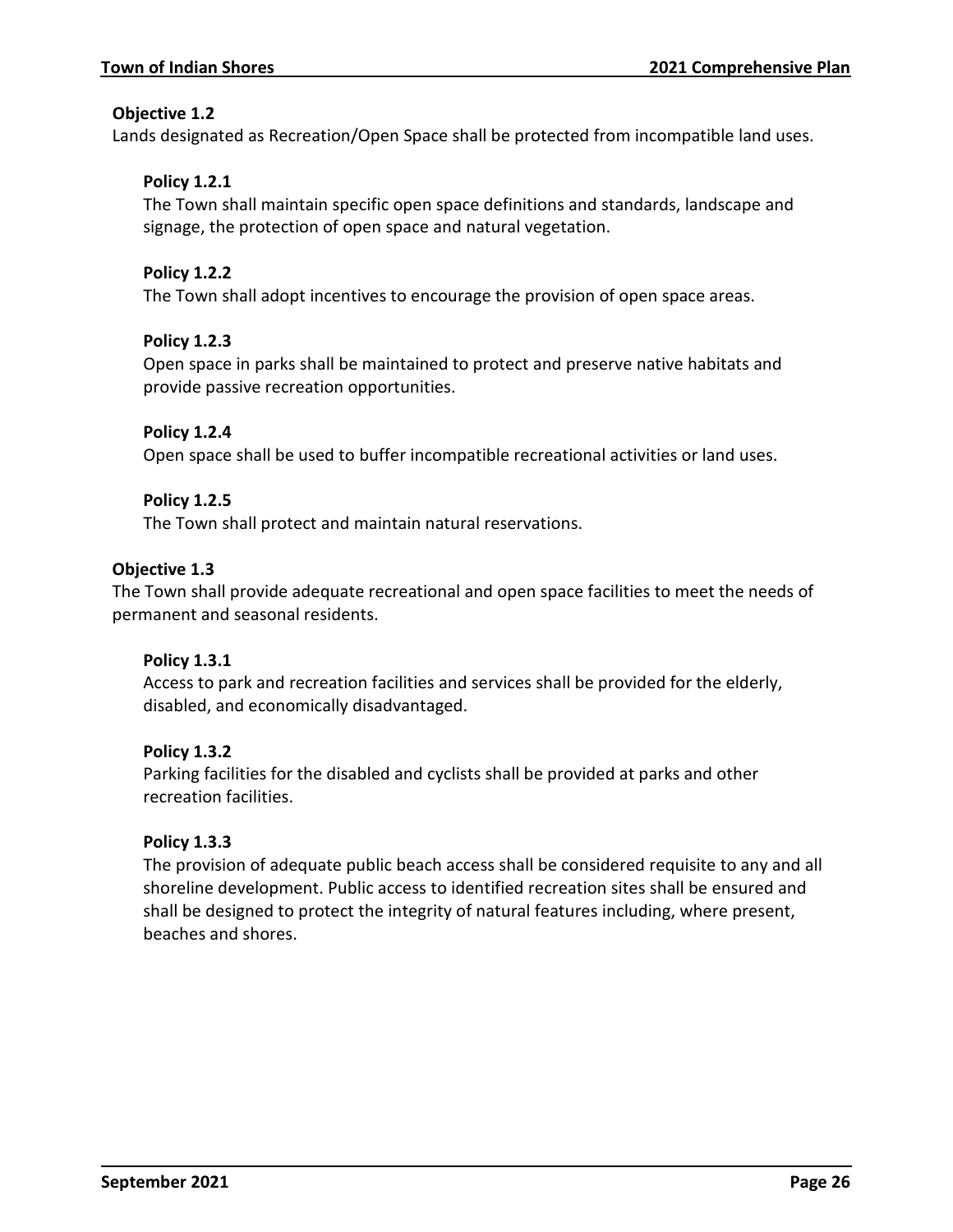### **INTERGOVERNMENTAL COORDINATION ELEMENT**

# <span id="page-29-0"></span>**Goal 1: Improve the existing system of interlocal coordination to successfully implement local government comprehensive plans and to resolve conflicts resulting from the plans.**

### **Objective 1.1**

The Town of Indian Shores shall effectively coordinate the comprehensive plan with the plans of the Pinellas County School Board (School Board), other units of government providing services, but not having the regulatory authority over the use of land, and the comprehensive plans of adjacent municipalities and the County to ensure consistency with and implementation of the plan.

### **Policy 1.1.1**

Services and information shall be shared with other agencies and jurisdictions.

### **Policy 1.1.2**

Intergovernmental coordination activities shall be reviewed periodically to avoid needless paperwork, duplication, non-productive meetings, and other waste.

### **Policy 1.1.3**

The Town shall maintain existing interlocal agreements and consider new interlocal agreements for services and public access with adjacent jurisdictions where appropriate.

### **Objective 1.2**

Intergovernmental coordination shall help to achieve effective implementation of the comprehensive plan.

### **Policy 1.2.1**

The Town shall cooperate with other communities and agencies in the region to bring private and public sectors together for establishing an orderly, environmentally, and economically sound plan that addresses the future needs of growth.

### **Policy 1.2.2**

Development of regional programs that will reduce unnecessary delays in federal, state, and local development review procedures is encouraged.

### **Policy 1.2.3**

Level-of-service standards shall be coordinated with other state, regional, or local entities having operational and maintenance responsibility for public facilities.

**Goal 2: Maintain a regular means of communication among officials of adjacent jurisdictions, Pinellas County, and Forward Pinellas for the purpose of addressing and resolving issues of mutual interest that arise from the Town's comprehensive plan and the plans of others.**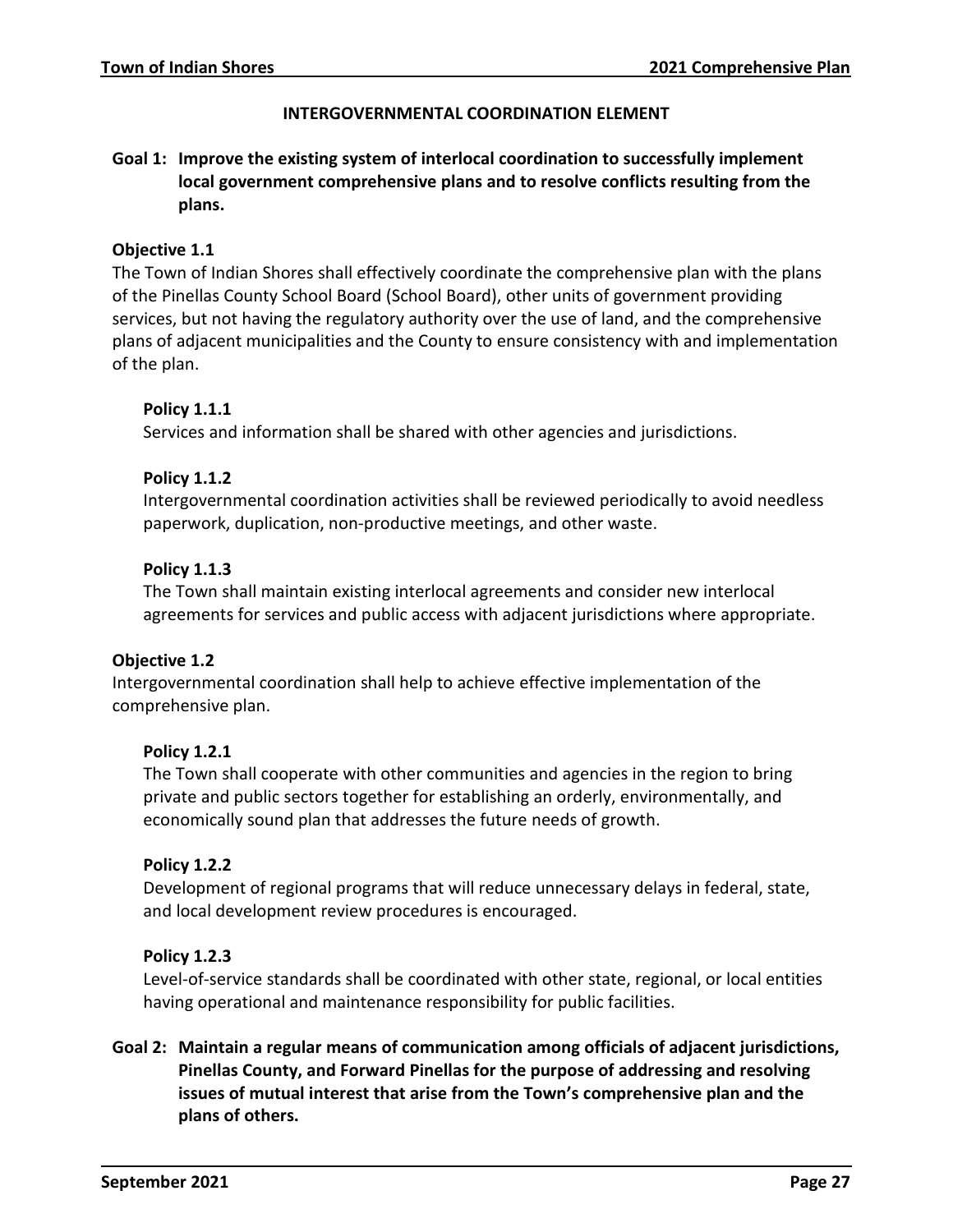# **Objective 2.1**

To identify and coordinate the effects of special districts in Pinellas County with the comprehensive plan.

# **Policy 2.1.1**

The Town will periodically review the plans and independent special district facility reports of the Southwest Florida Water Management District (SWFWMD), Tampa Bay Water (TBW), and Pinellas County Utilities, and identify and resolve conflicts with the Town's comprehensive plan, including concurrency related items.

# **Objective 2.2**

Identify and describe joint processes for collaborative planning on facilities subject to concurrency, facilities with countywide significance, and problematic land uses.

# **Policy 2.2.1**

The Town will coordinate with service providers regarding expected growth shown in the comprehensive plan for the community.

# **Policy 2.2.2**

The Town will include population projections based on best available, professionally accepted sources in the update of the comprehensive plan.

# **Policy 2.2.3**

The Town will forward the population projections used in its comprehensive plan to the School Board so they can consider projected growth and development as it relates to the future need for schools in the School Board's 5, 10, and 20-year facility plans.

# **Policy 2.2.4**

The Town will coordinate with service providers that have no regulatory authority over the use of land in the Town to develop recommendations that address ways to improve coordination of the Town's concurrency management methodologies and systems, and levels-of-service.

### **Policy 2.2.5**

The Town will forward notice of proposed Future Land Use Element policies related to hurricane shelters and evacuation routes, as well as Future Land Use Map amendments resulting in an increase in population within Coastal High Hazard Areas and Coastal Storm Area, to the Tampa Bay Regional Planning Council and the Pinellas County Emergency Management Department to determine hurricane shelter space availability and the effect of increased populations on evacuation clearance times and routes.

# **Policy 2.2.6**

The Town will coordinate with Forward Pinellas in the development, review, and recommendation of efficient countywide guidelines to coordinate the location of problematic land uses.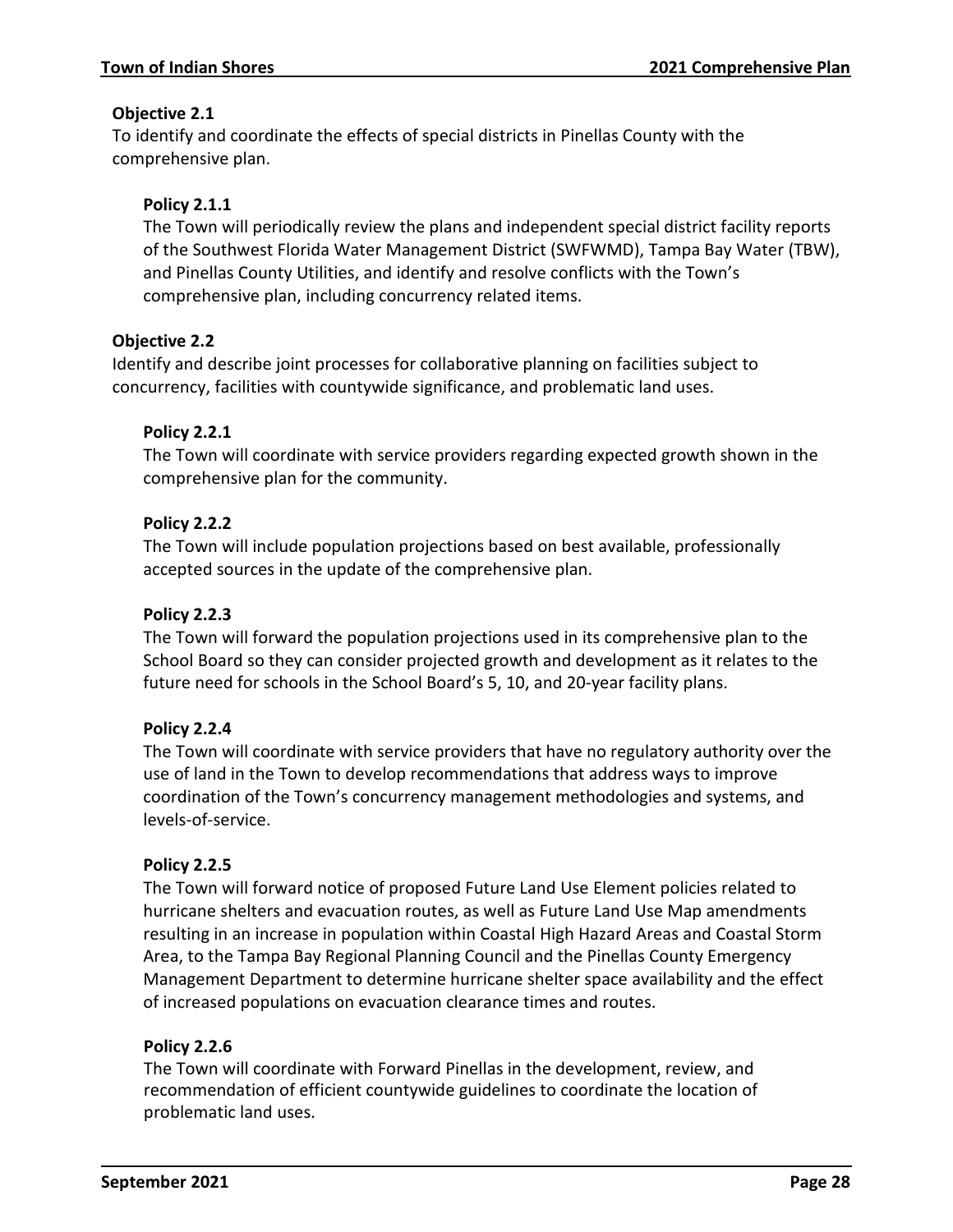# **Objective 2.3**

Bring intergovernmental disputes to closure in a timely manner through the use of voluntary dispute resolution processes.

# **Policy 2.3.1**

In instances where the resolution of intergovernmental issues has not been achieved, the Town of Indian Shores shall initiate informal mediation by filing with the Tampa Bay Regional Planning Council a written request for mediation assistance, pursuant to the requirements of state law.

# **Goal 3: Compliance with Chapter 2012-245, Laws of Florida, as amended, by participating in the countywide planning process through representation on and coordination with the Forward Pinellas Board, to ensure consistency between the Town of Indian Shores Comprehensive Plan and the Countywide Plan for Pinellas County.**

### **Objective 3.1**

The Future Land Use Element of the *Town of Indian Shores Comprehensive Plan* shall be consistent with the *Countywide Plan Map* and *Countywide Rules*.

### **Policy 3.1.1**

The Town of Indian Shores shall coordinate and ensure consistency between its comprehensive plan and land development regulations with the *Countywide Plan Map* and *Countywide Rules*.

### **Policy 3.1.2**

The Town of Indian Shores shall comply with the specific procedural and substantive requirements of the *Countywide Rules* concerning amendment of the comprehensive plan, Future Land Use Map, and land development regulations.

### **Policy 3.1.3**

The *Town of Indian Shores Comprehensive Plan* Future Land Use Element and land development regulations shall be maintained and administered consistent with the *Countywide Plan Map* and *Countywide Rules* including criteria and standards for nomenclature, continuum of plan classifications and categories, density/intensity standards, use and locational characteristics, map delineation, other standards and special rules.

### **Policy 3.1.4**

Per Chapter 2012-245, Laws of Florida, as amended, the Town's land development regulations shall contain density/intensity standards and "other standards" consistent with the Countywide Rules.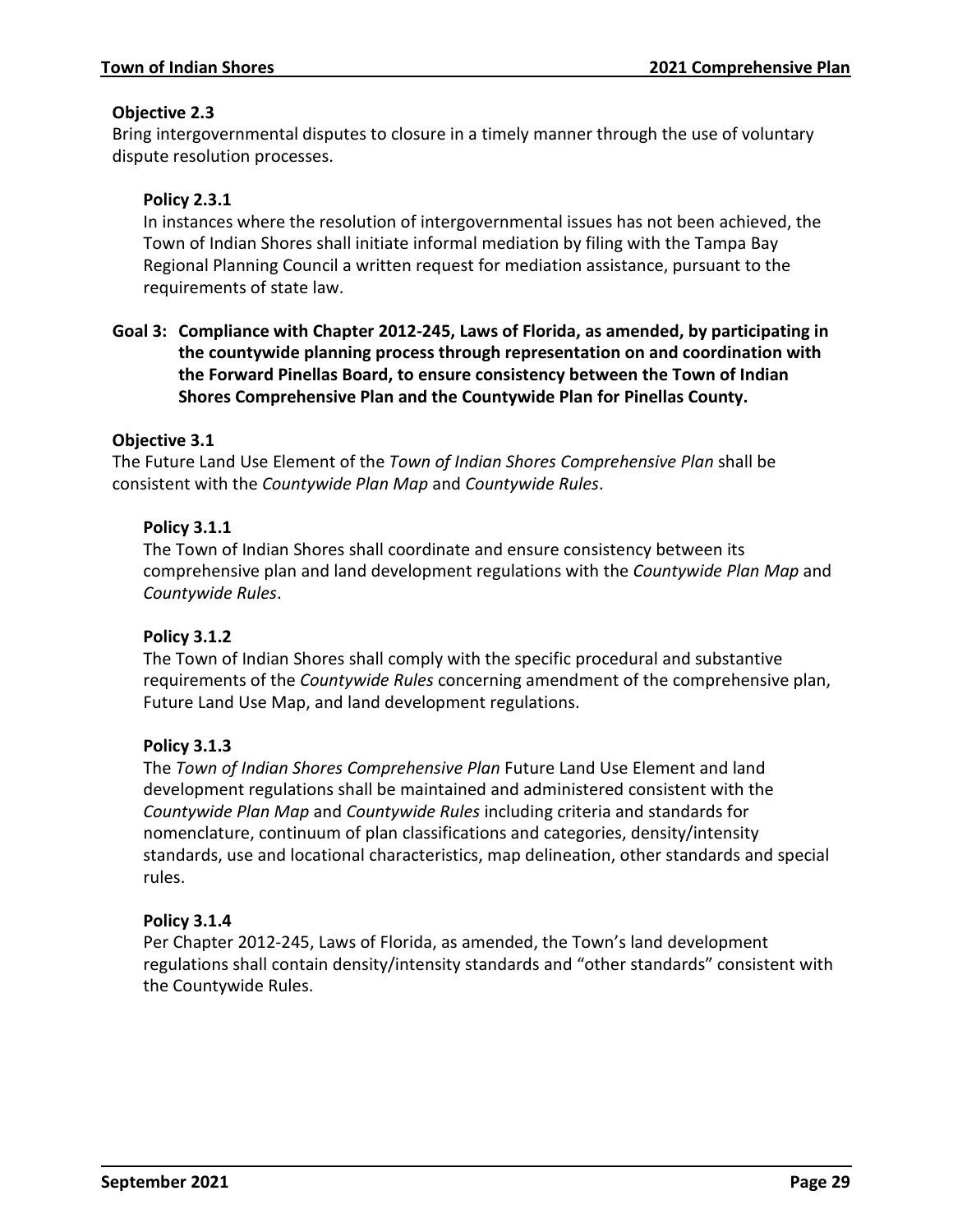### **CAPITAL IMPROVEMENTS ELEMENT**

<span id="page-32-0"></span>**Goal 1: The Town shall undertake fiscal actions necessary to provide and maintain locally controlled public facilities for all residents, within its jurisdiction, at the adopted levels-of-service.**

### **Objective 1.1**

The Town of Indian Shores shall maintain the established level-of-service standards for public facilities that are the fiscal responsibility of the Town.

### **Policy 1.1.1**

The Town of Indian Shores shall not approve any development order that will lower the established level-of-service standards.

### **Policy 1.1.2**

The Capital Improvements Element shall be reviewed on an annual basis.

### **Policy 1.1.3**

The Town of Indian Shores shall adopt a capital improvements budget and amend its Five-Year Schedule of Capital Improvements on an annual basis.

### **Policy 1.1.4**

Proposed capital improvement projects shall be evaluated according to budget impact and financial feasibility, in addition to the following criteria:

- Elimination of a proven or obvious hazard to public health, safety, or welfare;
- Fulfillment of a Town legal commitment;
- Preservation, maintenance, refurbishment, achievement of full use, or replacement of existing facilities;
- Enhancement of an existing facility to an adopted level-of-service;
- Efficiency or use increase of existing facilities; prevention or reduction of future improvement costs; or provision of equitable service;
- Facility enhancement to meet the demands of development and redevelopment;
- Furtherance of goals, objectives, or policies adopted in the *Indian Shores Comprehensive Plan*;
- Increase of community economic base or quality of life; and
- Consistency with plans of other agencies having responsibility for public facilities within the Town.

### **Policy 1.1.5**

It is the policy of the Town of Indian Shores to set a capital improvements cost threshold of \$100,000 for projects to be included in the Capital Improvements Element of the *Indian Shores Comprehensive Plan*.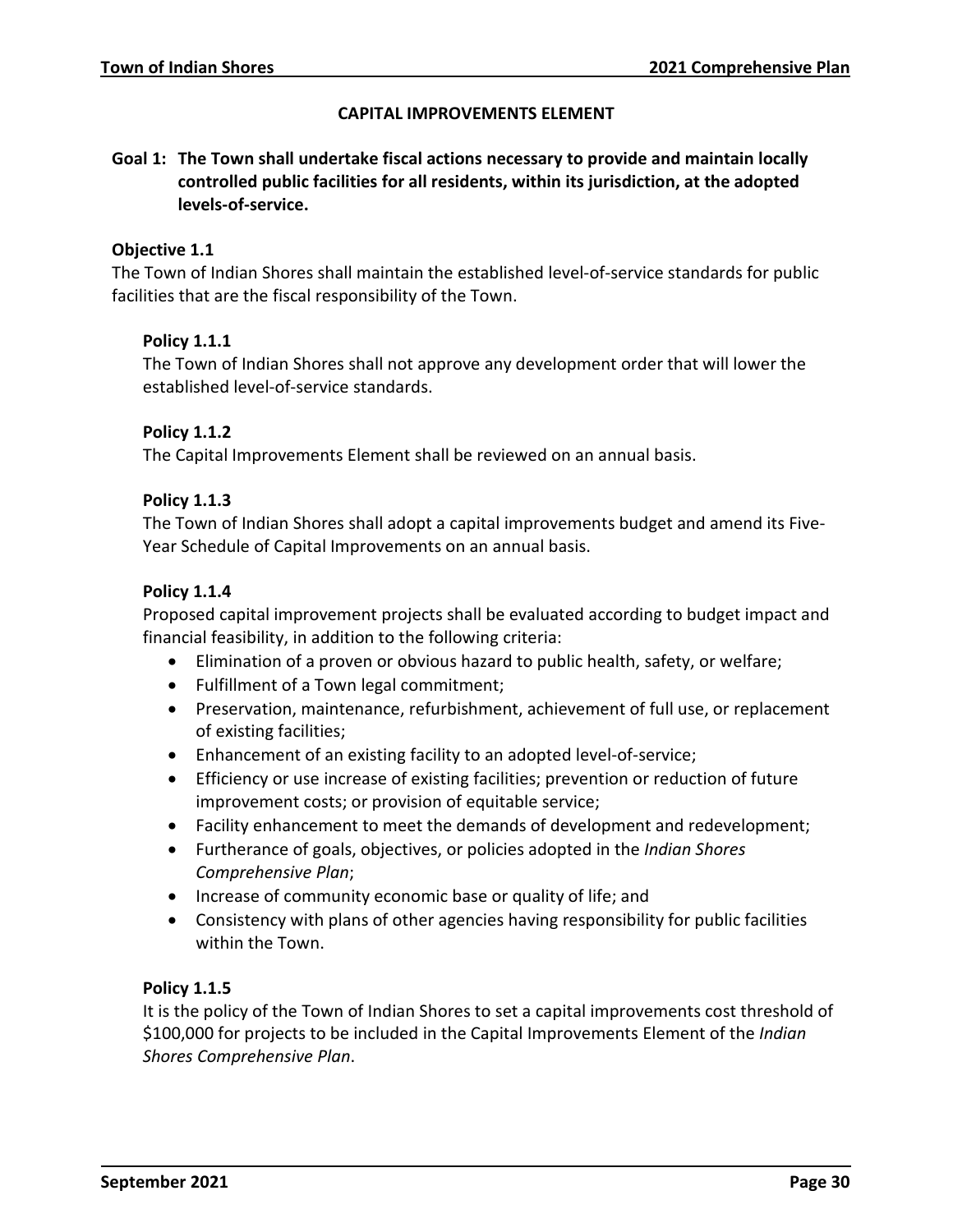# **Policy 1.1.6**

Existing and anticipated capacity deficiencies identified in other elements of this plan may be corrected according to the Five-Year Schedule of Capital Improvements adopted through this policy of the Indian Shores Comprehensive Plan Capital Improvements Element subject to the annual review of the CIE by the Town Council.

# **Schedule of Capital Improvements**

**Type of Project & Name Totals Fiscal Year Costs / Funding Source FY 17/18 FY 18/19 FY 19/20 FY 20/21 FY 21/22** None **Fund Summary** Not applicable – no projects to fund **Totals** | 0.0 | 0.0 | 0.0 | 0.0 | 0.0 | 0.0

(All numbers are in thousands: \$100,000 = 100)

# **Objective 1.2**

The Town shall continue to maintain the existing capital improvements for which the Town has fiscal responsibility. Capital improvements shall be completed to correct any existing deficiency, accommodate future growth, to replace obsolete or worn out facilities, or other improvements deemed to be of public value.

# **Policy 1.2.1**

The Town shall correct any existing deficiencies and replace obsolete or worn out facilities as a priority. Any required expansion of facilities shall occur after deficiencies and/or facility replacements have been accomplished.

# **Policy 1.2.2**

The Town shall utilize appropriate means to fund capital improvement projects, including but not limited to user fees, bond issues, General Fund revenues, and grants where available.

# **Policy 1.2.3**

New development will be assessed its share of funds needed to pay for capital improvements.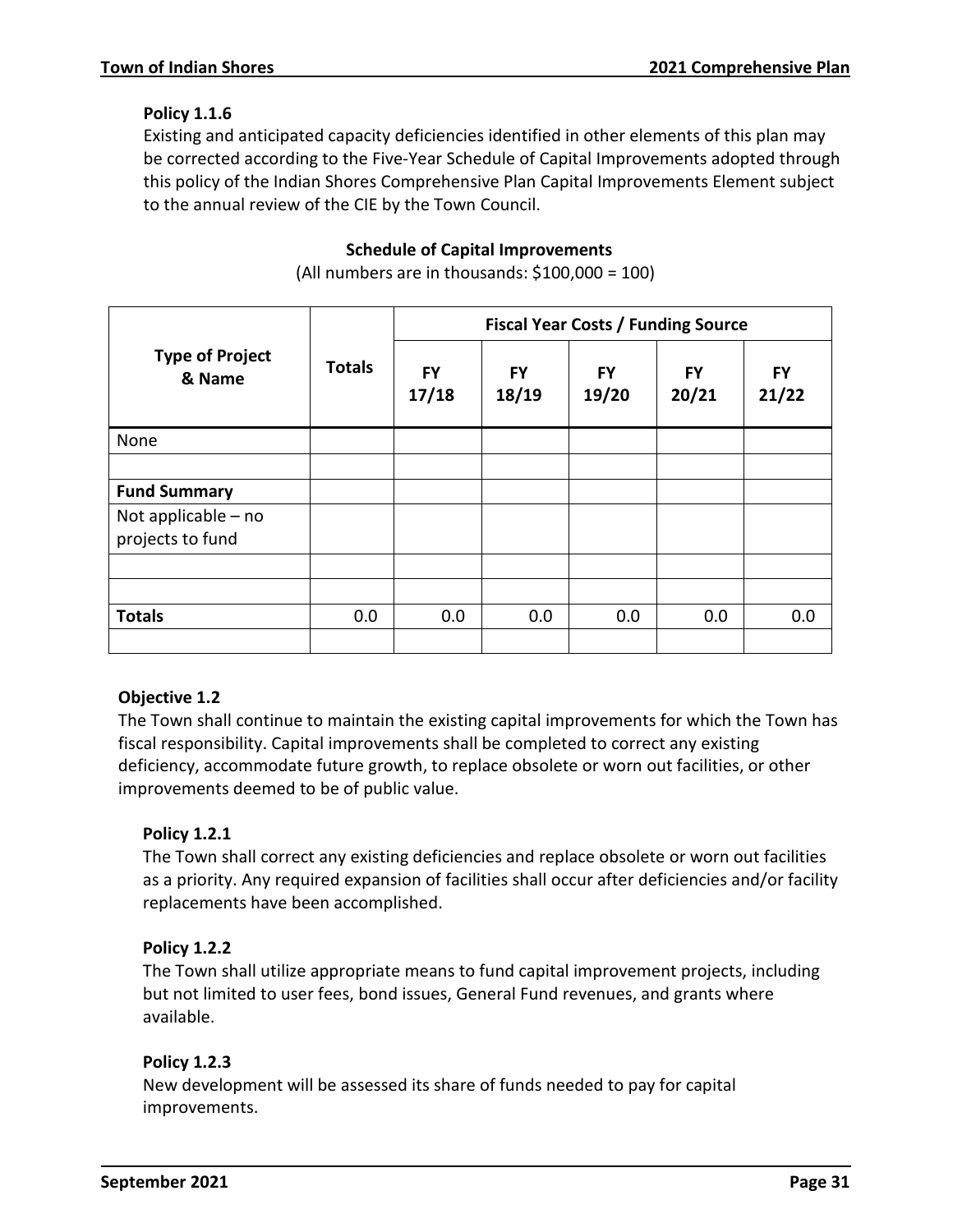# **Objective 1.3**

The Town shall utilize its fiscal resources to eliminate any identified existing deficiencies and ensure the provision of needed capital improvements for future development and redevelopment at adopted levels-of-service as specified in the elements of this comprehensive plan.

# **Policy 1.3.1**

The Town shall work with other governmental jurisdictions to establish a strategy to ensure that the cost of providing necessary capital facilities, at adopted levels-of-service, for any future development or redevelopment within the jurisdiction shall not solely be borne by existing residents.

# **Policy 1.3.2**

The Town shall coordinate with Pinellas County, state agencies, the water management district, and other municipalities that provide public facilities within the Town's jurisdiction to ensure projects are funded in a fiscally equitable manner apportioning the costs of growth among those who are responsible for it.

# **Policy 1.3.3**

The Town shall administer current and consider the adoption of appropriate future impact or user fees and other general fund revenue enhancement.

# **Policy 1.3.4**

The Town shall issue development orders and permits only when required capital facilities are present or will be available concurrent with the impact of development.

# **Policy 1.3.5**

The adopted level-of-service for public facilities within the jurisdiction of the Town of Indian Shores shall be those adopted in the other elements of this comprehensive plan.

# **Objective 1.4**

Public expenditures that support development in Coastal High Hazard Areas shall be limited to those improvements included in this comprehensive plan or determined by the Town Council to be an overriding public benefit.

# **Policy 1.4.1**

The Town shall expend funds in Coastal High Hazard Areas only for the replacement and renewal of public facilities serving existing development or planned redevelopment as anticipated in this comprehensive plan.

# **Objective 1.5**

The Town shall provide, or require provision of, needed infrastructure for development and redevelopment concurrently with their impacts through the use of a concurrency management system, implementation and monitoring of the comprehensive plan, and enforcement of development regulations.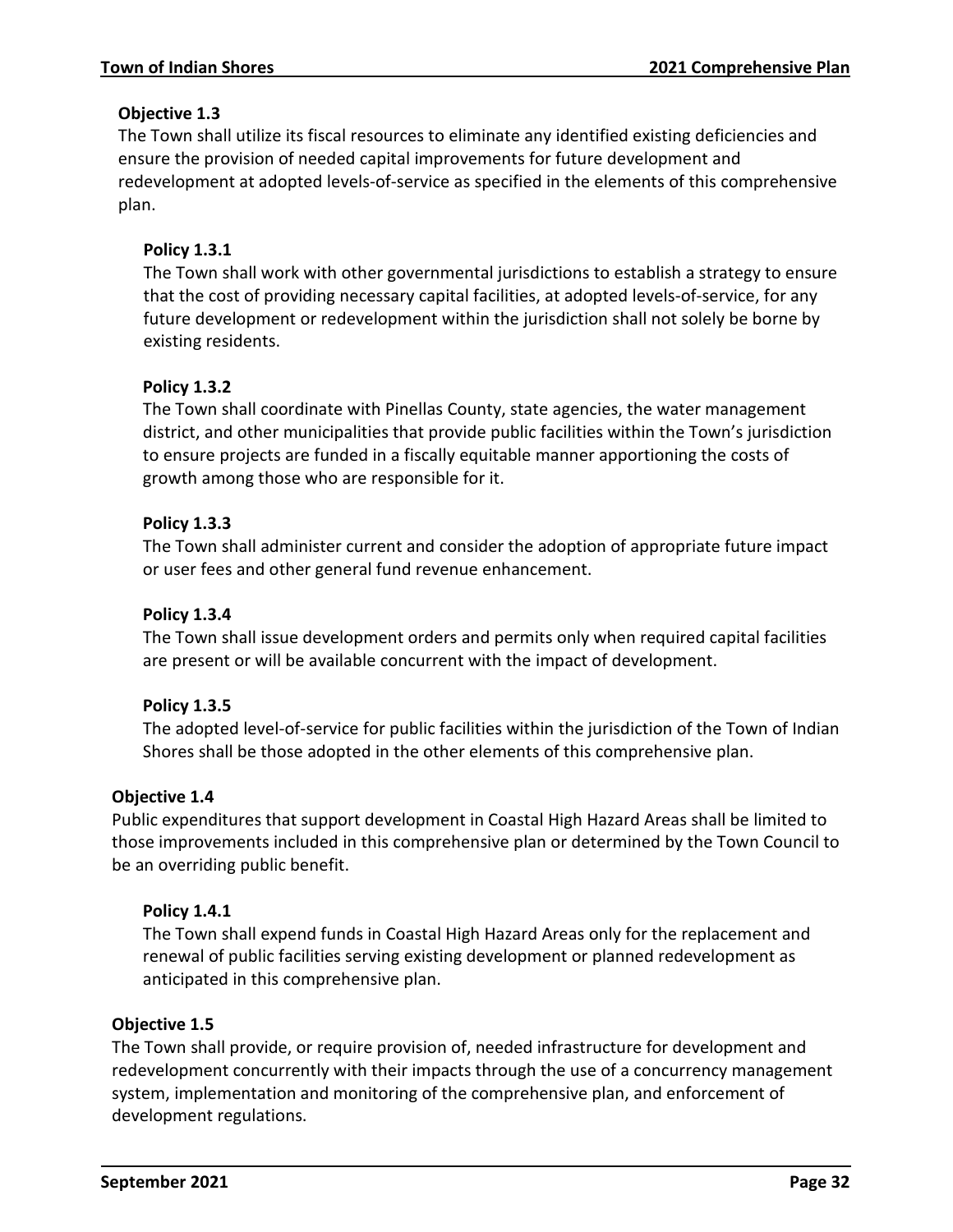# **Policy 1.5.1**

The Town shall ensure that all development and redevelopment taking place within its municipal boundaries do not result in a reduction of the level-of-service standards established and adopted in the financially feasible Capital Improvements Element of this comprehensive plan.

# **Policy 1.5.2**

Development orders and permits shall be issued only if public facilities necessary to meet the level-of-service standards adopted pursuant to this comprehensive plan are available concurrent with the impacts of the development.

### **Policy 1.5.3**

The development of residential land shall be timed and staged in conjunction with provision of supporting community facilities.

### **Policy 1.5.4**

The Town shall use the level-of-service standards adopted in the Infrastructure Element of this comprehensive plan to determine the impacts of development and redevelopment.

### **Policy 1.5.5**

The Town shall continue to implement a monitoring system designed to ensure continued enforcement of level-of-service standards and provision of required public facility capacity.

### **Policy 1.5.6**

The monitoring system shall be reviewed on an annual basis together with the review of the Capital Improvements Element and shall be updated the year prior to preparation of the periodic Evaluation and Appraisal Report.

### **Policy 1.5.7**

Developments or redevelopments requiring the use of potable water, sanitary sewer, solid waste, or drainage facilities shall receive development orders subject to:

- The public facilities being in place at the time of issuance of the certificate of occupancy; or
- The provision of the facilities is guaranteed in an enforceable development agreement pursuant to Section 163.3220, Florida Statutes, or an agreement or development order issued pursuant to Chapter 380, Florida Statutes, to be in place at the time of certificate of occupancy issuance.
- Prior to the approval of a building permit or its functional equivalent, the Town shall consult with Pinellas County Utilities to determine whether adequate water supplies to serve the new development will be available no later than the anticipated date of issuance of a certificate of occupancy or its functional equivalent.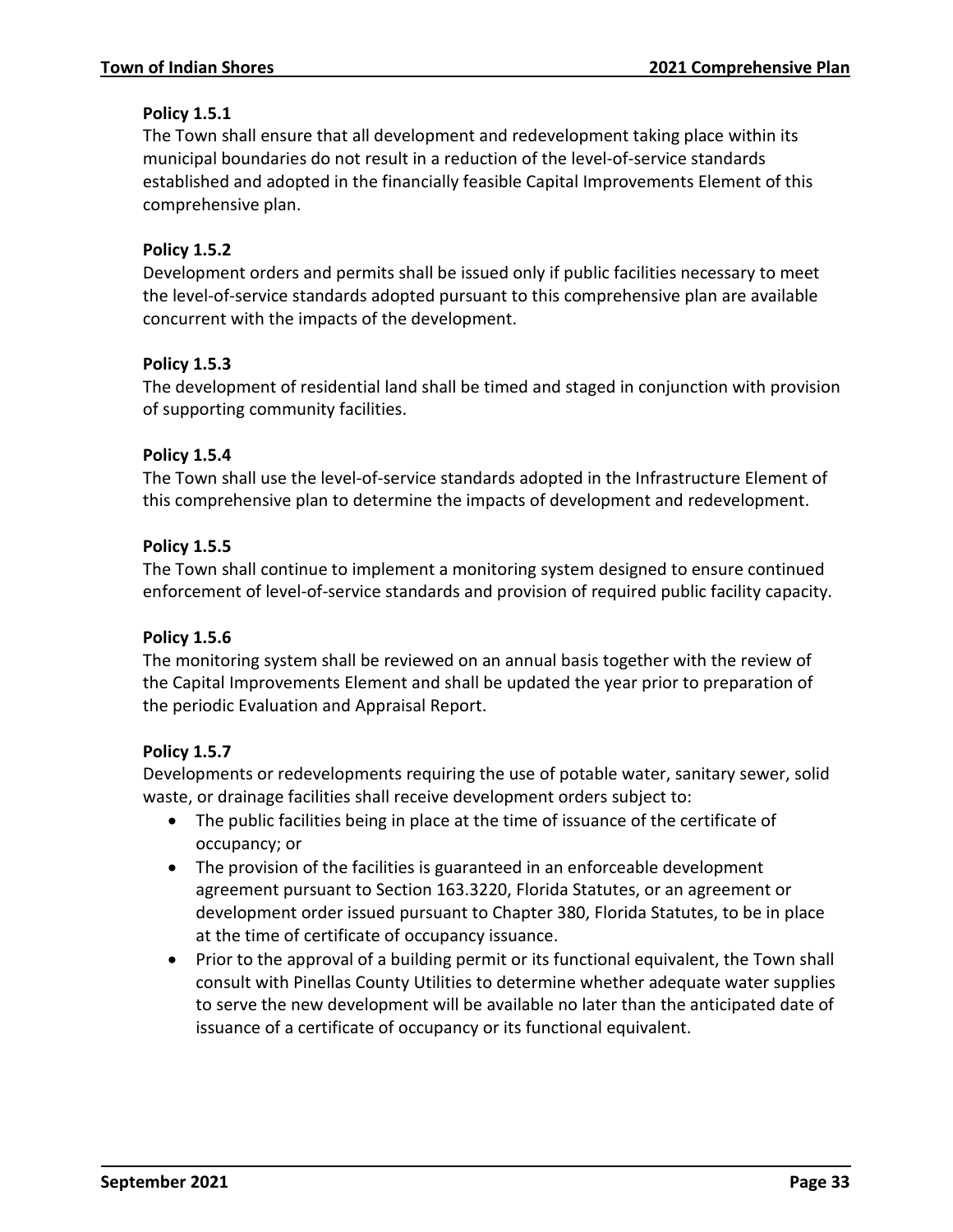# **Policy 1.5.8**

Developments or redevelopments requiring the use of park and recreation facilities shall receive development orders subject to:

- The facilities and services are in place or under construction at the time of development order issuance; or
- Dedication of land and facilities or fees in lieu are committed by the time of certificate of occupancy issuance; and
- The development order is issued conditioned on the necessary facilities and services scheduled to be in place or under construction not more than one year after certificate of occupancy as provided in the Schedule of Capital Improvements; or
- The necessary facilities are subject to a binding agreement which requires them to be in place or under construction not more than one year after certificate of occupancy issuance; or
- When the development order is issued, the facilities and services are guaranteed in an enforceable development agreement stipulating that they will be in place or under construction not more than one year after certificate of occupancy issuance.

# **Policy 1.5.9**

The Schedule of Capital Improvements may include projects listed in the first three years of the Florida Department of Transportation five-year work program.

# **Policy 1.5.10**

The Schedule of Capital Improvements shall contain the estimated commencement and completion dates of road projects.

# **Policy 1.5.11**

The elimination, deferral, or delay of construction of any service needed to maintain adopted level-of-service standards and which is listed in the Schedule of Capital Improvements shall require amendment of the comprehensive plan.

# **Policy 1.5.12**

Development or redevelopment of isolated vacant lots in predominantly residential areas, where single-family homes would be suitable, may be developed for single-family residential under the de minimis exemption.